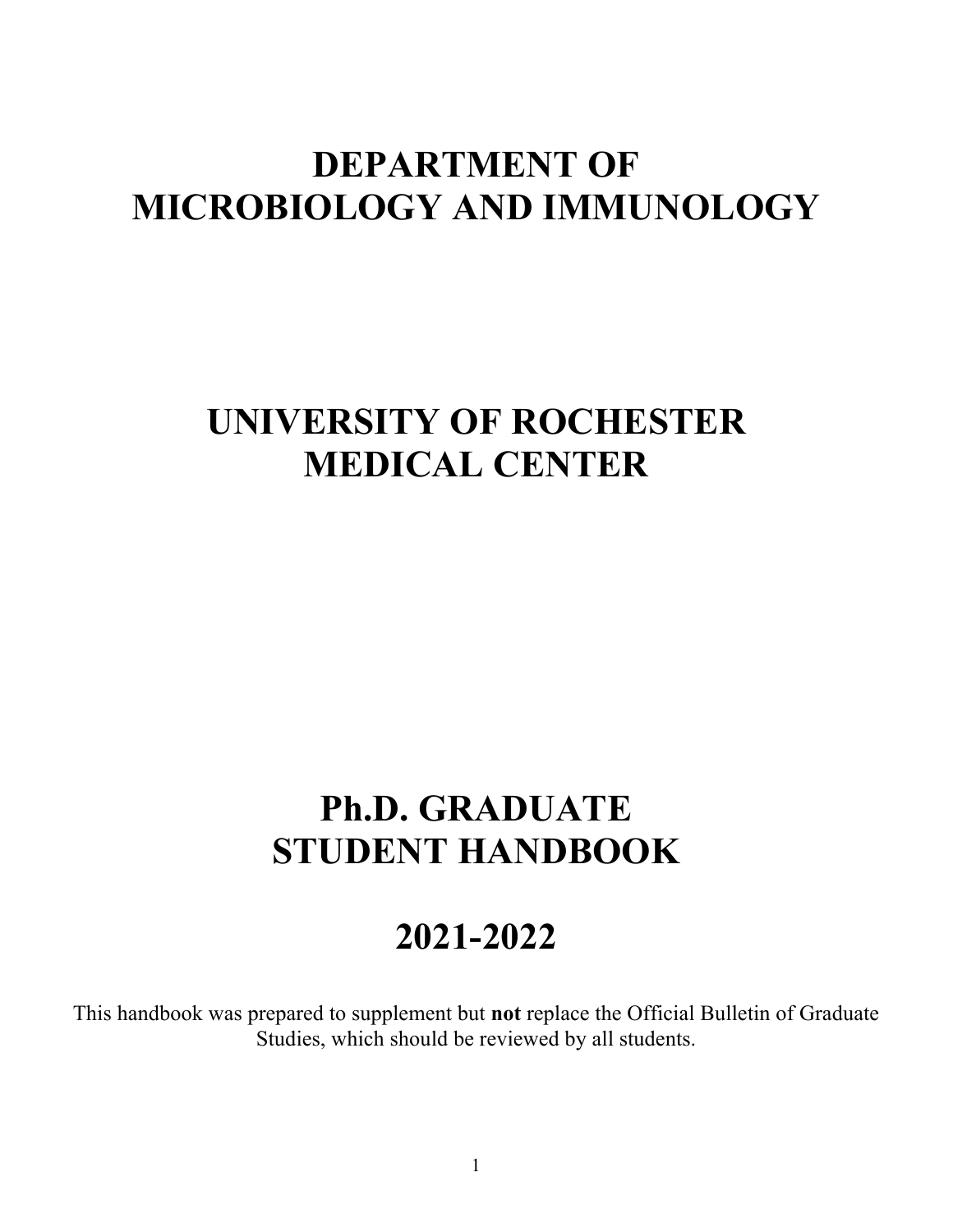# **Table of Contents**

|                                                                                                                                                                      | Page                                          |
|----------------------------------------------------------------------------------------------------------------------------------------------------------------------|-----------------------------------------------|
| Course Requirements for Ph.D. Students                                                                                                                               | $3-4$                                         |
| The First Year                                                                                                                                                       | $4 - 8$                                       |
| <b>Lab Rotations</b><br>$\bullet$<br>Choice of Research Advisor<br>$\bullet$<br><b>Advisory Committee</b><br>Seminars<br>Academic Honesty Policy                     | $4-6$<br>6<br>$6 - 7$<br>$\tau$<br>$7 - 8$    |
| The Second Year                                                                                                                                                      | $8 - 15$                                      |
| <b>Teaching Requirement</b><br>Thesis Advisory Committee<br>$\bullet$<br><b>Qualifying Examination</b><br>Master's Degree<br>Programs of study<br>$\bullet$          | 8<br>8<br>$8 - 15$<br>15<br>15                |
| Final Year                                                                                                                                                           | $15 - 20$                                     |
| Seminar<br>Preparation for writing the thesis<br>$\bullet$<br>Nomination and Appointment of the Chair for Defense<br>Defense Timeline and Paperwork<br>Thesis format | 15<br>15<br>$15 - 16$<br>$16-17$<br>$17 - 20$ |
| Miscellaneous<br>Melville A. Hare Award<br>Housing<br>$\bullet$<br>Graduate Student Society (GSS)<br>$\bullet$                                                       | 20<br>20<br>20<br>20                          |
| M.D./Ph.D. combined degree program                                                                                                                                   | $21 - 23$                                     |

This handbook is intended to summarize the major features and policies of the program leading to the Ph.D. in Microbiology and Immunology. Students and advisors are advised to consult both this Handbook and the "Regulations and University Policies Concerning Graduate Studies" (http://www.rochester.edu/GradBulletin/PDFbulletin/Regulations10-12.pdf)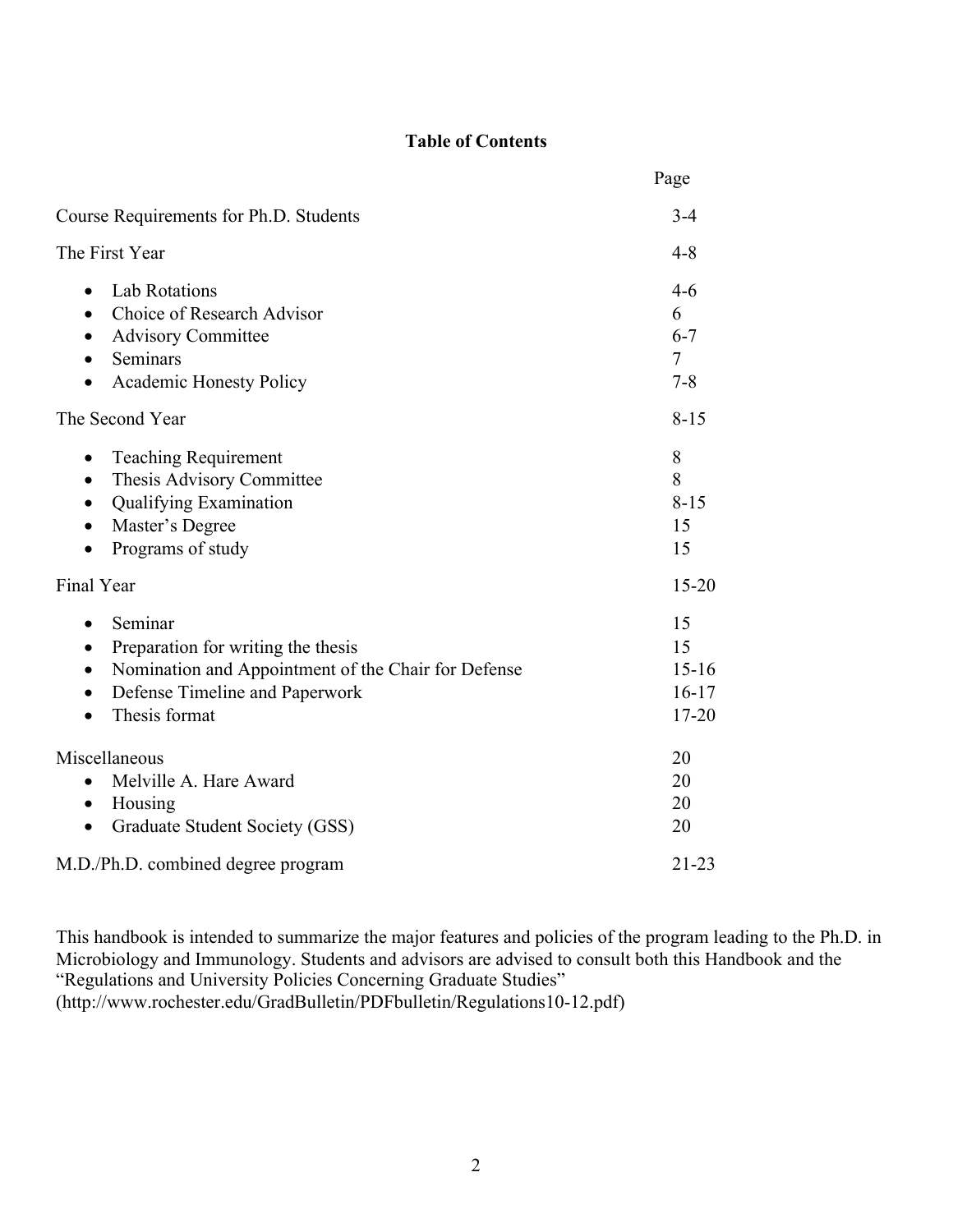# **CORE COURSE CURRICULUM FOR PH.D. STUDENTS**

The Core Curriculum is designed to: (1) accelerate time-to-degree for doctoral students, (2) ensure that trainees can fully immerse themselves in independent research by the start of the second year, (3) accelerate the transition from a didactic undergraduate learning style to a self-directed, autonomous, adult learning style, and (4) to create the curricular "space" to allow trainees to explore a diversity of research career options. The required core curriculum for the program, all of which is completed in the first year of graduate training, is:

#### **Core Requirements Common to All Three Tracks**

| <b>IND 501</b> | <b>Ethics in Research</b>                 |
|----------------|-------------------------------------------|
| <b>IND 431</b> | <b>Foundations in Modern Biology I</b>    |
| <b>IND 432</b> | <b>Foundations in Modern Biology II</b>   |
| <b>MBI 501</b> | Microbiology & Immunology Student Seminar |
| <b>MBI 507</b> | <b>Laboratory Rotations</b>               |
| <b>MBI 519</b> | <b>Experimental Design and Analysis</b>   |
|                |                                           |

#### **YEAR 1**

#### **Fall Semester**

#### *Required:*

| <b>IND 431</b> | <b>Foundations in Modern Biology I</b>  | 5 credits                                         |
|----------------|-----------------------------------------|---------------------------------------------------|
| <b>IND 501</b> | <b>Ethics in Research</b>               | 1 credit                                          |
| <b>MBI 501</b> | <b>Student Seminar</b>                  | 1 credit                                          |
| <b>MBI 519</b> | <b>Experimental Design and Analysis</b> | 1 credit                                          |
| <b>MBI 506</b> | <b>Scientific Writing in Research</b>   | 1 credit                                          |
| <b>MBI 507</b> | <b>Laboratory Rotations</b>             | add # of credits needed to total 16 including one |
|                | option below.                           |                                                   |

*In addition, students must choose one of the following course options, based on their Track (Immunology, Microbiology or Virology)*

| <b>Immunology Track option:</b>   |                           |                      |
|-----------------------------------|---------------------------|----------------------|
| MBI 473                           | Immunology                | 3 credits <i>and</i> |
| <b>MBI 573</b>                    | Immunology Seminar        | 1 credit             |
| <b>Microbiology Track option:</b> |                           |                      |
| <b>MBI</b> 414                    | Microbial Pathogenesis    | 3 credits <i>and</i> |
| MBI 514                           | Pathogenesis Seminar      | 1 credits            |
| <i>Virology Track option:</i>     |                           |                      |
| MBI 473                           | Immunology                | 3 credits <i>and</i> |
| MBI 573                           | <b>Immunology Seminar</b> | 1 credit             |
| Or,                               |                           |                      |
| <b>MBI 414</b><br>$\bullet$       | Microbial Pathogenesis    | 3 credits <i>and</i> |
| MBI 514<br>$\bullet$              | Pathogenesis Seminar      | 1 credits            |
|                                   |                           |                      |
|                                   |                           |                      |

#### **Total 16 credits**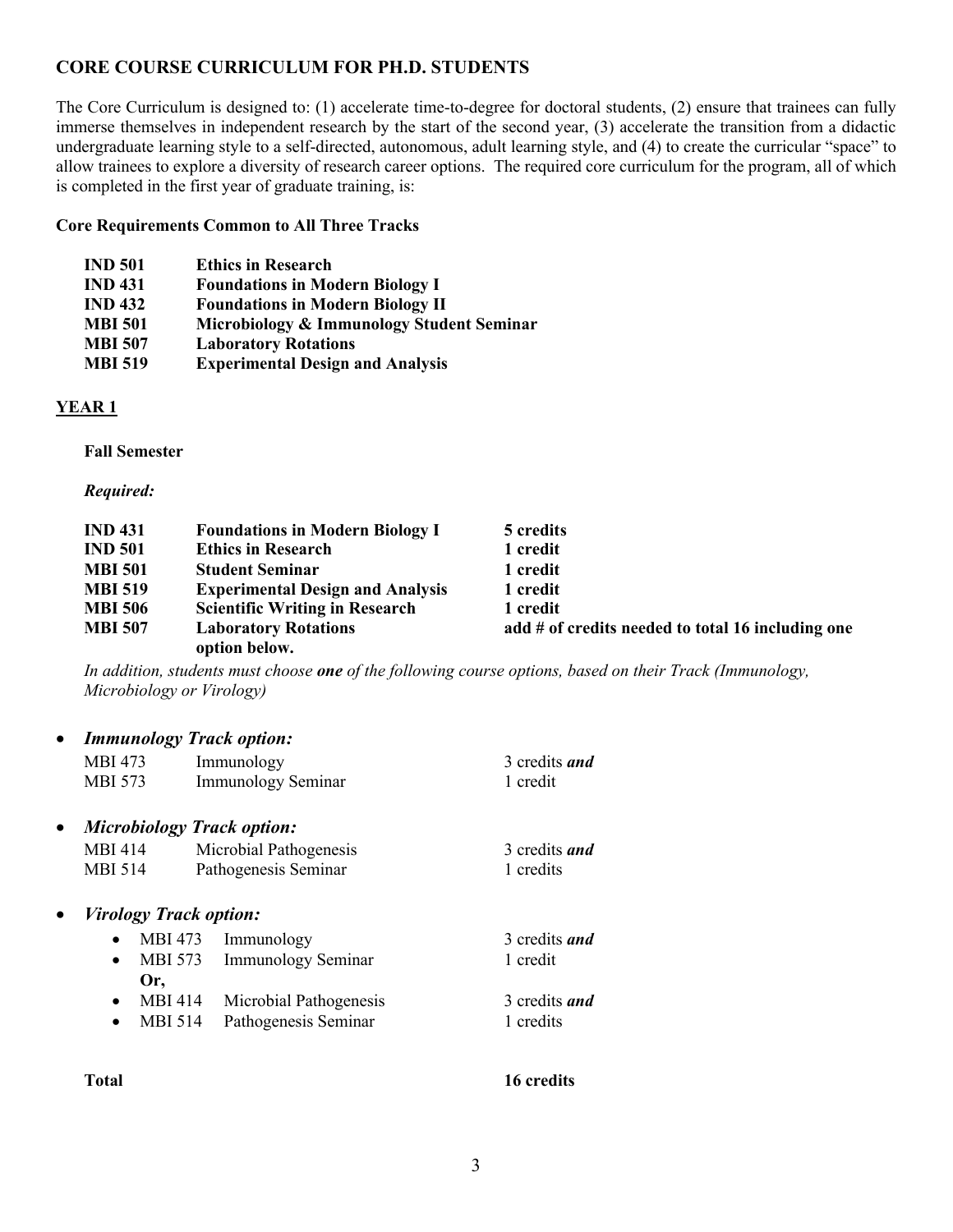#### **Spring Semester Year 1**

*Required:*

| <b>IND 432</b> | <b>Foundations in Modern Biology II</b> | 5 credits |
|----------------|-----------------------------------------|-----------|
| <b>MBI 501</b> | <b>Student Seminar</b>                  | 1 credit  |
| <b>MBI 507</b> | <b>Laboratory Rotations</b>             | 1 credit  |
| <b>MBI 506</b> | <b>Scientific Writing in Research</b>   | 1 credit  |

*In addition, students must choose one of the following course options, based on their Track (Immunology, Microbiology or Virology)*

|                | <b>Immunology Track option:</b>   |               |
|----------------|-----------------------------------|---------------|
| MBI 515        | Advanced Immunology               | 4 credits     |
|                | <b>Microbiology Track option:</b> |               |
| <b>MBI</b> 421 | Microbial Genetics and Physiology | 3 credits and |
| <b>MBI 521</b> | Microbial Gen/Phys Seminar        | 1 credits     |
|                | <i>Virology Track option:</i>     |               |
| MBI 456        | Virology                          | 4 credits     |
| Total          |                                   | 16 credits    |

#### **YEARS 2-4**

After the first year of didactic course work, students immerse themselves in their research, seminar based classes and electives chosen in consultation with their advisor and thesis committee.

#### *Immunology Track:*

| MBI 540        | Advanced Topics in Immunology (one semester)                     |
|----------------|------------------------------------------------------------------|
| <b>MBI 580</b> | Immunology Research-in-Progress Seminar (at least six semesters) |
|                |                                                                  |

#### *Microbiology Track:*

| <b>MBI 570</b> |  | Advanced Topics in Molecular Microbiology (at least six semesters) |  |
|----------------|--|--------------------------------------------------------------------|--|
|                |  |                                                                    |  |

#### *Virology Track:*

| MBI 588        | Virology Research Seminar Series (at least three semesters) |
|----------------|-------------------------------------------------------------|
| <b>MBI 589</b> | Advanced Topics in Virology (at least three semesters)      |

#### **THE FIRST YEAR**

**Laboratory Rotations** - The first rotation is during the fall semester, while the second and third rotations are during the spring semester. In some cases, a student may wish to do a rotation in the summer preceding the fall semester (July 1-August 31). Planning such a summer rotation should be coordinated with the IMV Program Director. A student also may do a fourth rotation during the summer following the spring semester of the first year. The IMV Program Director may waive one rotation for students with substantive prior research experience.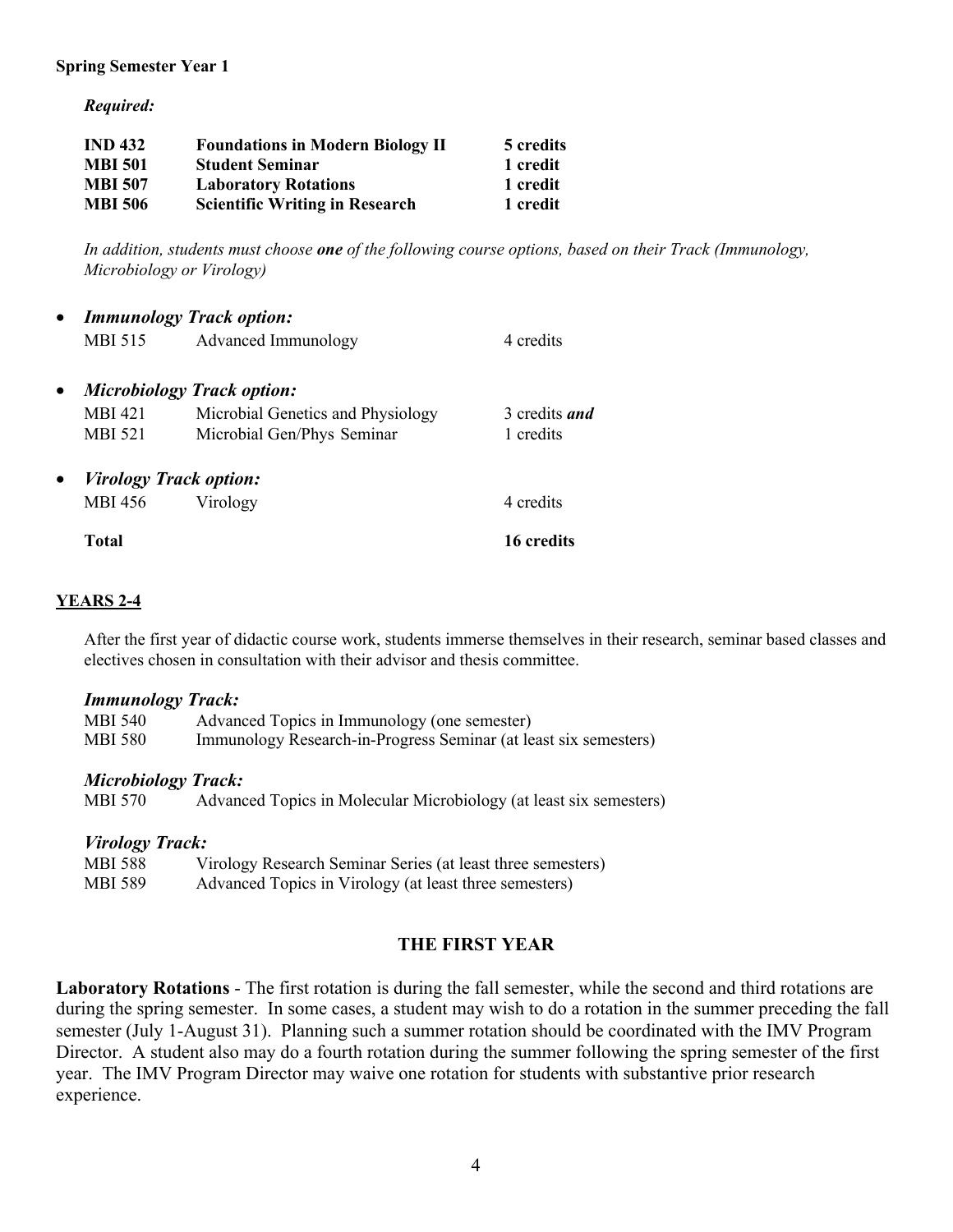The rotation schedule is as follows:

| <b>Summer Rotation:</b> | July 1- August 31       |
|-------------------------|-------------------------|
| <b>Fall Rotation:</b>   | October 1 – December 15 |
| <b>Winter Rotation:</b> | January $1 - March 15$  |
| <b>Spring Rotation:</b> | March $16 -$ May 31     |

The schedule of work involved during the individual rotations must be flexible to accommodate the very different kinds of research procedures that may be involved. These projects are nominally of eight to ten weeks duration. However, flexibility can be arranged for a variety of purposes, including holidays, conflicting obligations, and variations in experimental schedules. With this amount of flexibility built in, it should be possible to complete each project entirely within the allotted period, so that the student can move on to the next rotation, and give it the attention it deserves. No faculty member should expect a student to continue the project beyond the allotted time, and each student should expect to devote the appropriate amount of time and effort to each of his or her rotations during the block of time scheduled for it. Written evaluations of the rotation from both the student and the faculty mentor must be completed at the end of each rotation and given to the Graduate Student Coordinator. The forms can be found at the following website:

http://www.urmc.rochester.edu/education/graduate/home/forms.cfm

Nothing said here precludes a student from participating in additional experiments in any laboratory, on an informal, entirely voluntary basis, but a scheduled rotation is a formal part of each student's graduate training, and the student is responsible to the faculty member and to the Department for each assigned project.

**MBI 506 Scientific Writing in Research** - At the conclusion of each rotation, all students must complete a formal report on each of their lab rotation of  $\sim$ 10 pages in length (including figures and references) following the format of a scientific paper. The report is evaluated, with constructive criticism and written feedback provided by the faculty rotation mentor, and also by at least one additional faculty member (not directly involved with the project).The report must be submitted **no later than 10 days after the last day of the rotation period**. Thus, it is advised that the student begin preparing the report prior to finishing the rotation. **The reports cannot be submitted late without prior permission from the IMV Director**. The following are guidelines for preparation and formatting of the report.

1. The report will be organized similarly to a scientific paper, including Title, Abstract (250 words maximum), Introduction, Materials and Methods, Results and Discussion.

2. The length of the report is to be approximately **4-5 pages** (one-sided) of text, single spaced, Arial font, 11 point, one-inch margins on all four sides of the page. Figures, Tables and References are NOT included in this page limit. Pages must be numbered.

3. Complete references are to be provided after the Discussion section. There is no limit to the number of references; however, the student is expected to have read all the references cited.

4. Additional pages can be used, as needed for Figures, brief Figure Legends and Tables for data obtained during the rotation.

5. The rotation mentor will evaluate the document, and provide feedback to the student. **The document must be approved by the mentor,** and turned in to the Director of Graduate Studies before the student can proceed to the next rotation. It will be up to the student and the mentor to work together to assemble the report as the rotation period draws to a close, to assure the document is completed on time.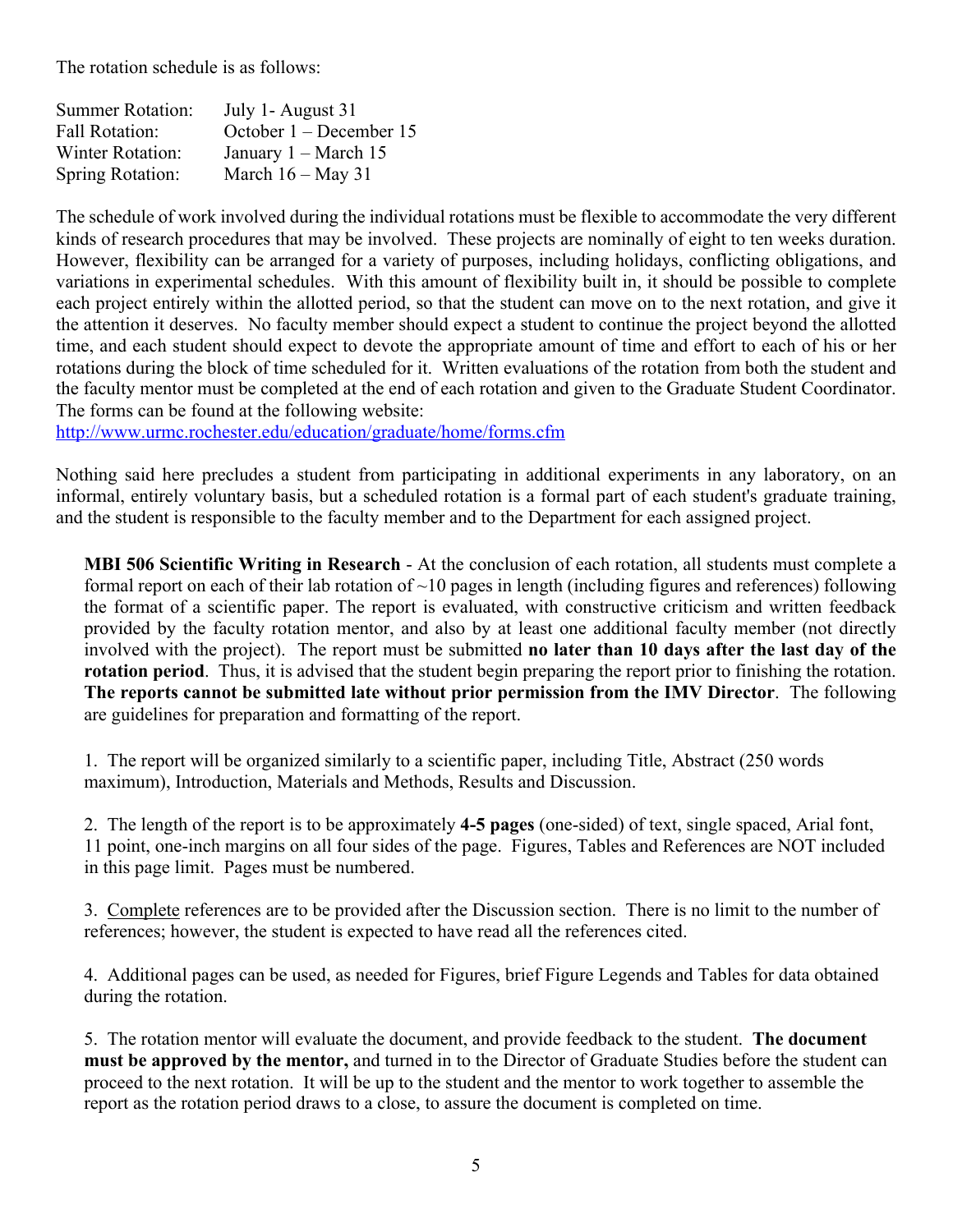To indicate mutual approval of the final draft of the rotation report, a sign-off form will be provided for signatures by both the student and mentor, and submitted along with the report. The signed form will be included in the student's file along with the rotation evaluations requested by the Office of Graduate Education.

**First Year Student Evaluation** - Since the Department accepts students, provides student financial aid and recommends the granting of the graduate degree, it is the department's responsibility to keep track of its students and to determine that they are making progress in their graduate training. This review is done as follows:

A committee of faculty that includes the IMV Cluster Director will review first year student progress at the end of the second semester. The committee will use several criteria to determine if the student may continue in the program. These include; (1) first and second semester grades, (2) laboratory rotation evaluations and (3) laboratory rotation reports.

At the end of the first year, each student chooses a thesis committee and this committee must meet at least annually to review the student's progress. Therefore, at the end of a student's second, third, etc., years, the review is the meeting form report from the student's thesis committee (signed by all members) stating that it met, reviewed the student's progress, and agreed that the progress was acceptable. Any reservations regarding student progress should also be included in this note.

**Choice of Research Advisor** - During the first year each student chooses a faculty research advisor. A faculty member may decide not to accept a student on grounds that are not a reflection on the student. Examples are: limitation of laboratory space or facilities, limitation of funds to support research, pressing time commitments which preclude the faculty member devoting sufficient time to the student's training and education, plans for a sabbatical leave, etc.

Each student, before making a choice, should have a chance to become acquainted with a range of individuals and research activities in the Department. To this end, the faculty has adopted the date of March 1 as the earliest date on which any faculty member is free to give any student assurance (overt or implied) that the student will be accepted into the faculty member's laboratory. It is recognized that some exceptions may be necessary (for example, a student comes to the University of Rochester specifically to work with a given faculty member). Any student desiring such an exception should discuss the case with the IMV Program Director.

Each student is encouraged to explore the research interests of several faculty members, not limited to those faculty members with whom the student has had laboratory rotations, and to do this over a period of several weeks before seeking acceptance into any laboratory. The purpose of setting a specific date before which no commitments can be made is to ensure that each student has ample time for this kind of exploration without "losing out" to a student who might be more prompt or forceful in seeking an early assurance of acceptance.

Students may subsequently change advisors without prejudice after consulting with the Chairman of the Graduate Committee. **YOU MUST INFORM THE DEPARTMENT OFFICE AS SOON AS YOU HAVE CHOSEN AN ADVISOR.**

**Thesis Advisory Committee -** As soon as is practical, **but no later than August of the second year**, after choice of a thesis advisor, the student and advisor should agree on the composition of an Advisory Committee. The student should contact all members to obtain their agreement to serve. It is the advisory committee that sets the program of courses for each student.

**Before the end of the fall semester of the second year the student MUST hold a Thesis Advisory Committee meeting to determine the proposed Program of Study and discuss the student's Research Plan.** The completed program of study form must be returned to the Departmental Office. Program of Study forms can be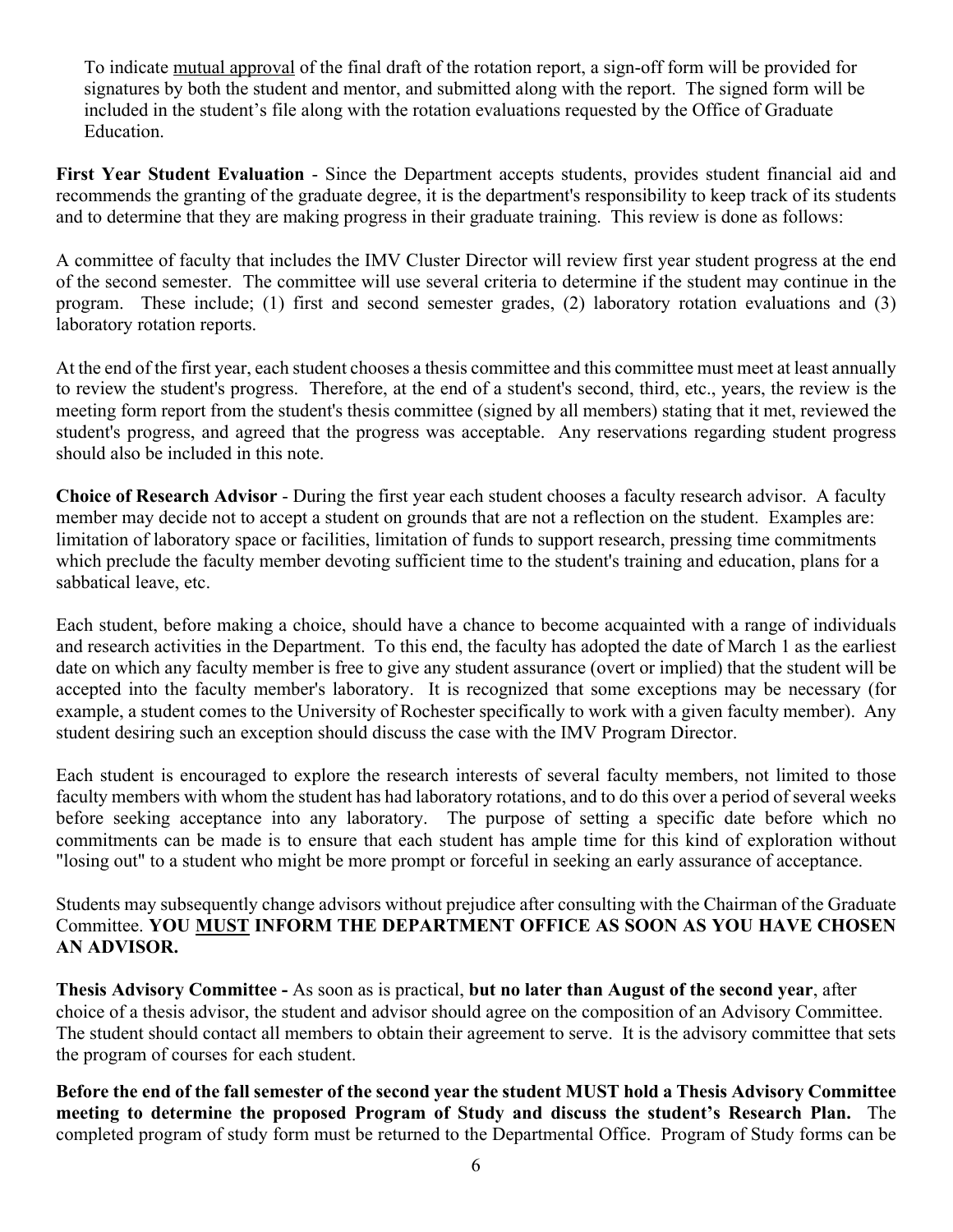# found at: http://www.urmc.rochester.edu/education/graduate/home/forms.cfm

The committee consists of the student's faculty advisor, at least two primary tenure track members of the departmental faculty and at least one tenure track member of a department other than Microbiology and Immunology. All committee members must be full-time, tenure track faculty. Students must obtain permission from the Program Director if they wish to add a member who is not full-time, tenure track, or whose academic appointment is not at the University of Rochester.

**The Thesis Advisory Committee must meet with the student at least once a year to review the progress of the student.** After each meeting, the student and the advisor must complete the Annual PhD Student Evaluation/Progress Report, and submit it electronically to the IMV Graduate Co-ordinator and the IMV Director. The form can be found here: http://www.urmc.rochester.edu/education/graduate/home/forms.cfm. **Note that a student's Qualifying Exam does not count as a Thesis Advisory Committee Meeting.**

**Seminars** - There is an extensive program of seminars at the University to supplement classroom and laboratory teaching. The Microbiology/Immunology seminar program is most pertinent, and it is expected that all students will attend all general departmental seminars unless there is a conflict with formal classes. In addition, very useful information can be gained from seminars held in other departments.

**Academic Honesty Policy** - The University of Rochester considers academic honesty to be a central responsibility of all students. Suspected infractions of University policies will be treated with the utmost seriousness. Suspected graduate academic misconduct will be reported to the department chair and associate dean for graduate studies. This section is adapted from the University of Rochester graduate studies Bulletin 2010-2012 (http://www.rochester.edu/GradBulletin/PDFbulletin/Regulations10-12.pdf).

A common form of academic dishonesty is plagiarism. This is the use, whether deliberate or unintentional, of an idea or phrase from another source without proper acknowledgment of that source. The risk of plagiarism can be avoided in written work by clearly indicating, either in footnotes or in the paper itself, the source of any other major or unique idea that you could not or did not arrive at on your own. Sources must be given regardless of whether the material is quoted directly or paraphrased. Another form of plagiarism is the copying or obtaining information from another student. Submission of written work, such as laboratory reports, computer programs, or papers, which has been copied from the work of other students, with or without their knowledge and consent, is also plagiarism. In brief, any act that represents someone else's work as one's own is an academically dishonest act.

A second example of academic dishonesty relates to misuse of library materials. Any act that maliciously hinders the use of or access to library materials is academically dishonest and falls under the terms of this policy. The removal of pages from books or journals disadvantages others in the academic community. Similarly, the removal of books from the libraries without formally checking out the items, the intentional hiding of materials, or the refusal to return reserve readings to the library is dishonest and harmful to the community.

There are several other forms of academic dishonesty including, for example, obtaining an examination prior to its administration or using unauthorized aids during an examination. It is also academically dishonest to knowingly falsify data or data analysis results or assist someone else in an act of academic dishonesty.

A student remains responsible for the academic honesty of work submitted to the University as part of the requirements for the completion of a degree (or any other coursework taken at the University) even after the work is accepted or the degree is granted. This rule applies to students who are no longer matriculated at the University of Rochester, including those who have graduated.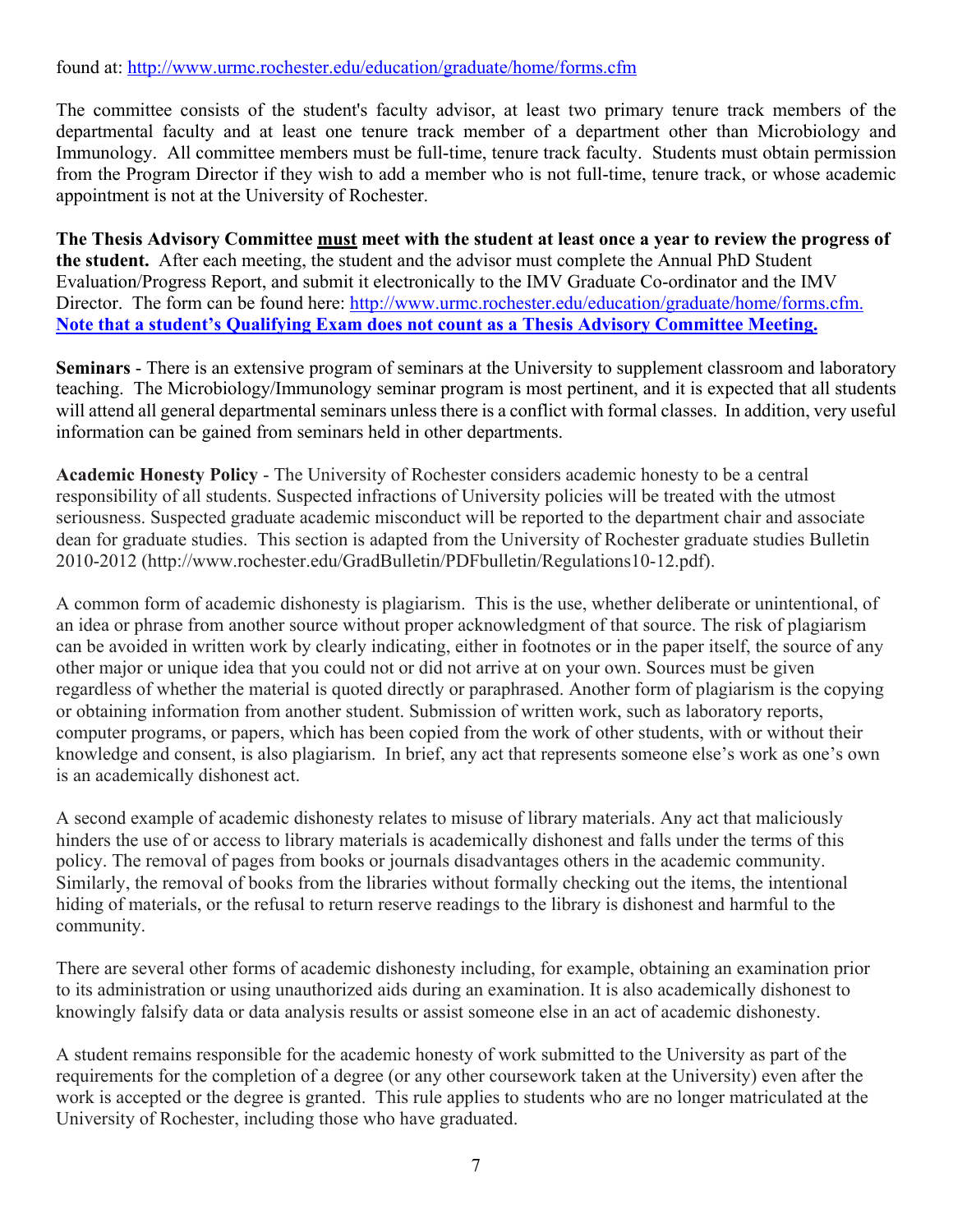Ignorance of these standards is not considered a valid excuse or defense.

**Judicial Process for Academic Misconduct** - Charges of academic misconduct are referred to the student's department by the associate dean. In a school or college without departments, the school or college will handle these matters. Each department, interdisciplinary program, or college will have a written policy on file with the associate dean to deal with these matters and a designated group called the Department Hearing Panel to hear the charge. The department may utilize one of several mechanisms for hearing charges of academic misconduct. These may include a panel that consists of (1) the usual faculty group that deals with graduate student business, (2) the entire faculty of the department, or (3) a committee appointed by the department chair specifically for the purpose of hearing the academic misconduct charge. A department's written policy may also call for graduate student representation on the panel.

The Department Hearing Panel, in consultation with the associate dean and in accordance with the standards set forth in the section Fundamental Fairness above (to the extent appropriate to the circumstances—with the associate dean functioning as the "judicial officer" and the Department Hearing Panel as the "hearing team") conducts a hearing, makes findings, and presents a recommendation to the appropriate dean or director. The dean or director then reviews the findings and recommendation, and submits them along with his or her recommendation to the University dean of graduate studies, which issues the final decision and sanction. An appeal may be made to the provost within seven days of the decision and will follow, to the extent feasible, the procedures set forth in the section Appeals above.

If either the department chair or the associate dean believes that the alleged misconduct in any way involves sponsored research (including federal training grants), threatens the integrity of the scientific method, or compromises the creation of new knowledge (including original art, scholarship, and research), the matter will be referred to and will follow the procedures outlined in the Policy on Misconduct in Scholarship and Research in the Faculty Handbook.

# **THE SECOND YEAR**

**Teaching Requirement** - As part of their graduate training, all Ph.D. and M.D./Ph.D. students are expected to have some teaching experience. This usually does not start until the second year, except for advanced students or students with previous teaching experience. In general, students are involved in the teaching of Microbiology 221 or assisting in one of the departmental courses and/or seminars. A second teaching assignment may be required.

**Thesis Advisory Committee Meetings** - The Thesis Advisory Committee must meet with the student at least once a year to review the progress of the student, and expectations for graduation. Note that a student's Qualifying Exam does not count as a Thesis Advisory Committee Meeting.

# **Conduct of the Thesis Advisory Committee meeting.**

- It is the responsibility of the advisor and the student to make sure that each time the committee meets, the Annual PhD Student Evaluation/Progress Report is submitted to the IMV Graduate Co-Ordinator and IMV Director within one week of the meeting.
- The form is found here: http://www.urmc.rochester.edu/education/graduate/home/forms.cfm.
- The student should fill out sections A-I of the form and submit it to all committee members **prior to the meeting**. After the meeting, the advisor should complete section J, and circulate the completed form among the committee members, and the student, to obtain a consensus on the student's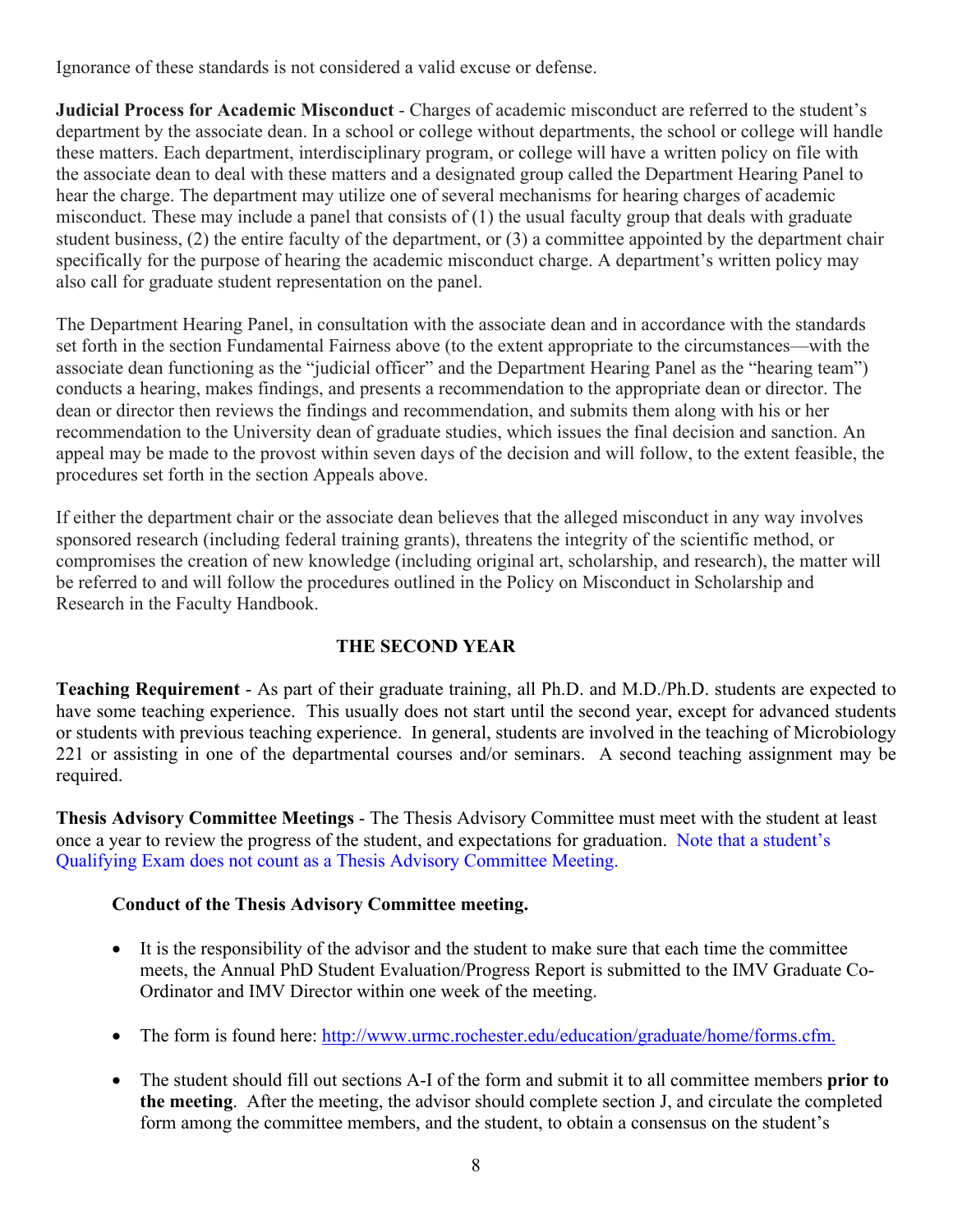progress prior to sending to IMV Graduate Co-Ordinator and IMV Director.

- At the beginning of the meeting, the student should be asked to leave the room for a short time. Faculty members of the committee should briefly discuss the student's progress and the goals of the meeting.
- At the meeting, students should present:
	- o A short introduction that explains the background and rationale for the thesis work
	- o A summary of the research accomplished since the prior meeting, including its context within the current work in the field
	- o The experimental plan for the period until the next meeting
	- o If the student is ready to begin writing the thesis, an outline of the document should be presented, and permission to write the document obtained from the committee
- At the end of the meeting, the advisor should be asked to leave the meeting, and the student may then discuss any issues that they might have that might benefit from the advice of the committee members.

Students and faculty should note that fall registration **will not** be processed by the Department unless the preceding year's review has been done.

**Qualifying Examination - The Department of Microbiology and Immunology requires that the Qualifying Exam be completed by October 1 of the student's third year** (i.e. the fifth semester). The purpose of the Qualifying Examination is to evaluate whether a student is qualified and competent to continue studies toward a Ph.D. in Microbiology and Immunology. This determination involves evaluation of the potential of a student for independent thought, his or her approach to investigating a significant scientific problem in a sound manner, and his or her general knowledge of microbiology and immunology. The examination is not intended to be a specific evaluation of the proposed research problem or of the supporting experimental data.

For MD/PhD students, the deadline will be October 1 of the first semester of the second year of full-time Ph.D. studies. The Graduate Committee must approve any variance from this schedule in advance.

The qualifying examination cannot be taken until the student has completed 30 credit hours of courses/seminars/research, which normally occurs after the second semester of full-time graduate studies.

**Qualifying Examination proposal:** The examining procedure involves the preparation of a proposal based on the student's expected Ph.D. thesis problem, and an oral examination based on this proposal by an Examining Committee.

The document must be written in the format of an NIH F31 Proposal (*Arial font; no smaller than 11 point; 0.5 inch margins*):

# **Project Summary/Abstract** (*Limited to 30 lines of text*)

Summarize the proposed activity succinctly, in a manner that is comprehensible to the scientifically literate general public. The summary/abstract should describe the health relevance, scientific premise and long term objectives of the proposed studies. Include a concise description of the specific aims and research training goals, as well as methods to be used to achieve them.

# **Project Narrative** (*Limited to three sentences*)

Summarize the health relevance of the project in a manner understandable to non-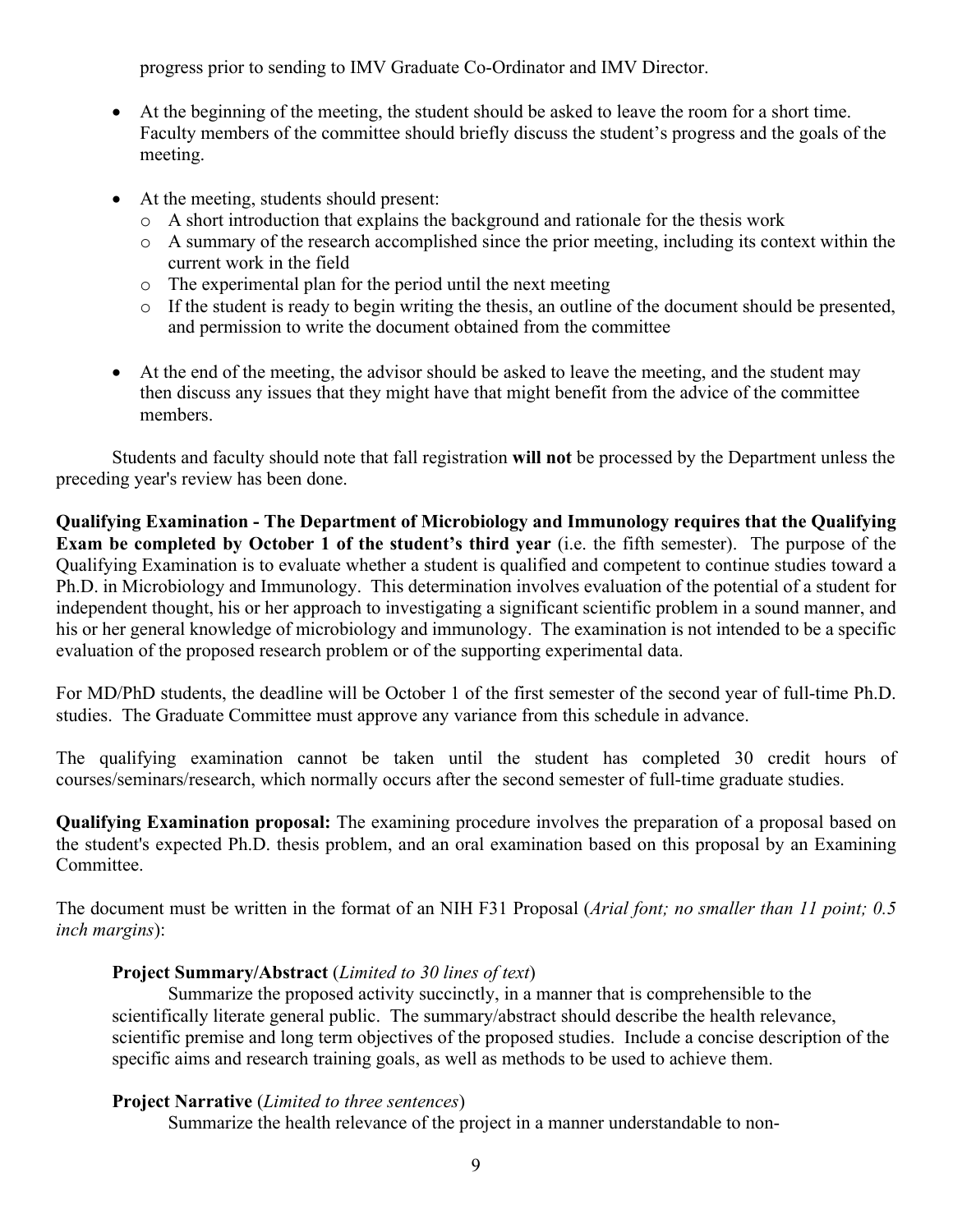scientifically/non-technically literate general public.

#### **Specific Aims** (*Limited to one page-single space*)

Succinctly state the scientific premise and goals of the proposal. Describe the expected outcomes and how the findings will contribute to filling a critical knowledge gap and/or challenge an existing paradigm in the field of study.

# **Research Strategy** (*Limited to six pages-single space*)

Required sections:

# **Significance**

Briefly, sketch the background for the proposed research and critically evaluate the literature in the area. Explain the scientific problem, or critical gap in the field of knowledge that will be addressed by the proposed research.

# **Preliminary Studies**

Briefly, describe any preliminary results obtained by the student, or others, that support the scientific premise and/or address the feasibility of the proposed studies. Clearly indicate whether the data was generated by the student or by others in the lab. All figures and legends must fit within the 6 page limit, so chose the data to show wisely.

# **Approach** *(should account for about 4 pages of the research strategy)*

Describe the rationale, and methods to be used to achieve the goals of each specific aim of the project. Include a description of how data will be collected and analyzed. The emphasis should be on the design of the experiments, including necessary controls, rather than the experimental details. For example, do not include reagent concentrations and volumes unless this information is critical to the experimental design and interpretation. Discuss possible results and consider results that do and do not support your hypothesis. Explain how the findings will be interpreted in light of the overall goals of the research. Describe any potential problems, and propose alternative approaches to circumvent them.

# **References** (*no page limit*)

The student may consult with others (for example, his or her advisor, other faculty members, postdoctoral fellows, other students, and investigators outside the University) in preparing the written proposal. It is recognized that there will be some (even substantial) input by the student's advisor, since the thesis generally reflects research activities in the advisor's laboratory. **However, the actual written proposal is to be the intellectual output of the student, and plagiarism from publications or grant applications written by the advisor or others is not allowed.** When the student has completed the written proposal, the advisor must review it before the oral examination is scheduled. While the advisor may suggest modifications in the written proposal, all revisions are to be done by the student.

| 20 full working days prior to | Abstract and Title Page needs to |
|-------------------------------|----------------------------------|
| exam                          | be submitted to your Graduate    |
|                               | Coordinator                      |
| 15 full working days prior to | All paperwork has to be          |
| exam                          | submitted to the Graduate        |
|                               | Education Office by your         |

# **Qualifying Examination Timeline**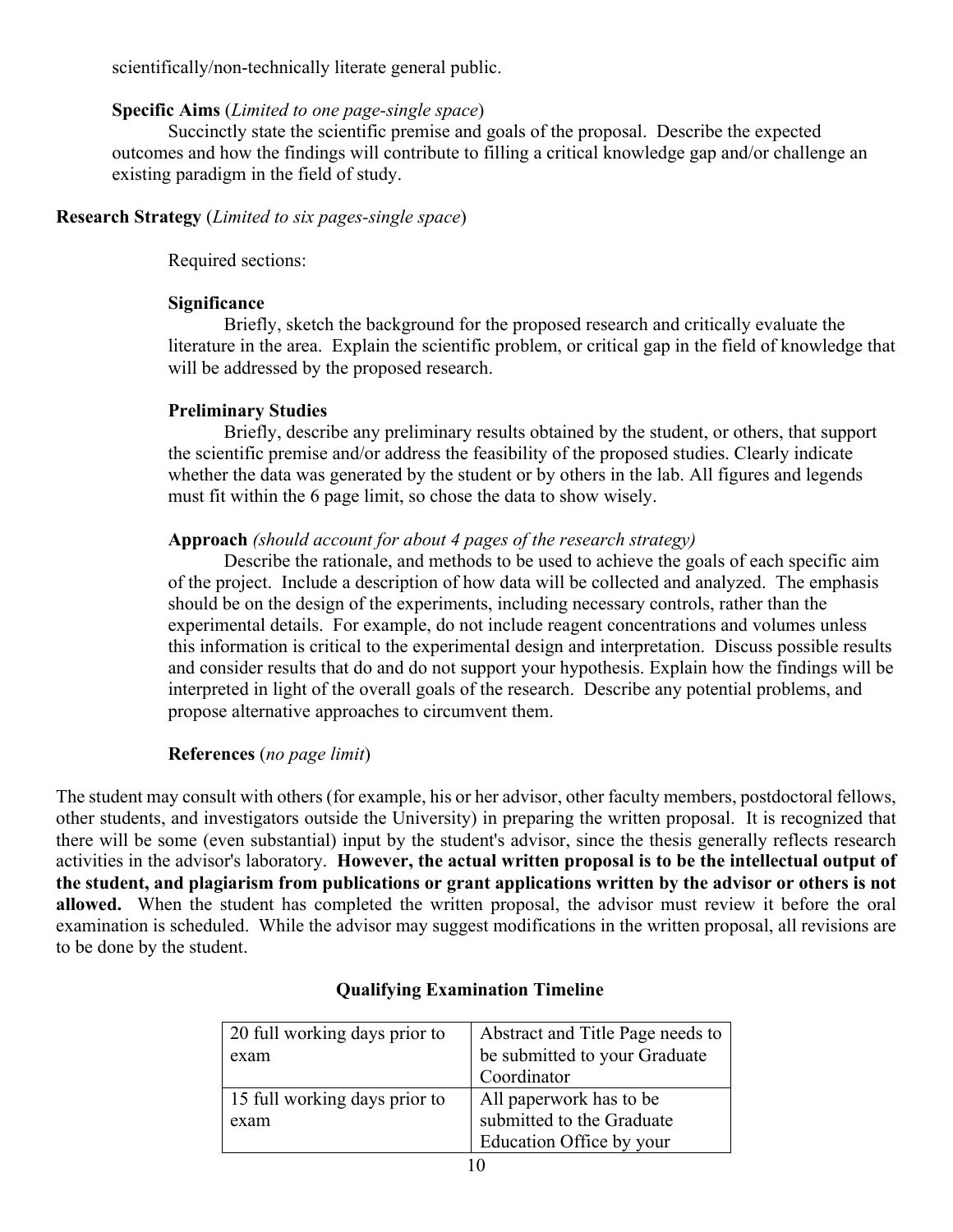|                         | Graduate Coordinator                 |
|-------------------------|--------------------------------------|
| 2 weeks prior (student) | Advisor Approval form needs          |
|                         | to be signed by your Advisor.        |
|                         | Once form is signed, the             |
|                         | document can be distributed to       |
|                         | the Committee and Chair.             |
|                         | Signed form must be turned in        |
|                         | to your Graduate Coordinator         |
| 1 week prior            | The Chair of the Qualifying          |
|                         | Exam will poll the members of        |
|                         | the Committee to determine if        |
|                         | the quality of the written           |
|                         | proposal is sufficient to proceed    |
|                         | with the exam. (See: Role of         |
|                         | <b>Examination Committee Chairs,</b> |
|                         | Part 1, below)                       |

# **Department Qualifying Chairs:**

|              | Primary        | Alternate           |
|--------------|----------------|---------------------|
| Bacteriology | Martin Pavelka | Paul Dunman         |
| Virology     | Brian Ward     | Toru Takimoto       |
| Immunology   | Scott Gerber   | <b>Steve Georas</b> |

\*In the event both the primary and alternate committee members of the student's thesis committee are on this Qualifying Examination Committee, the chair of the Graduate Committee will designate a faculty member in the Department to serve as an *ad hoc* member of the standing committee for the Qualifying Exam.

**Examining Committee:** The Examining Committee will consist of five members: the four members of the student's Thesis Committee (the advisor, two other members of the Department of Microbiology and Immunology, and one member of another department) and one member from the Department Qualifying Examination Committee. The member of the Qualifying Examination Committee (described below) will be chosen from the program track in which the student is pursuing his or her degree, and this member will chair the Qualifying Examination.

The Standing Committee will be appointed for each academic year by the Department Chair, and will consist of one faculty member (and an alternate) from each of the Department's three major program tracks: Immunology, Virology/Cell Biology, and Bacteriology/Molecular Biology. In the event both the Standing Committee member and alternate are members of the student's Thesis Committee, the Chair of the Graduate Committee will designate a faculty member in the Department to serve as an *ad hoc* member of the Standing Committee for the Qualifying Examination.

# **Role of Examination Committee Chairs**

# **Before the exam**

Committee chairs are expected to:

1. **Chairs are expected to obtain written feedback from all committee members (including herself or himself) on the acceptability of the written qualifying examination document (proposal) at least 7 calendar days in advance of the closed exam**. To do this, the chair should determine whether each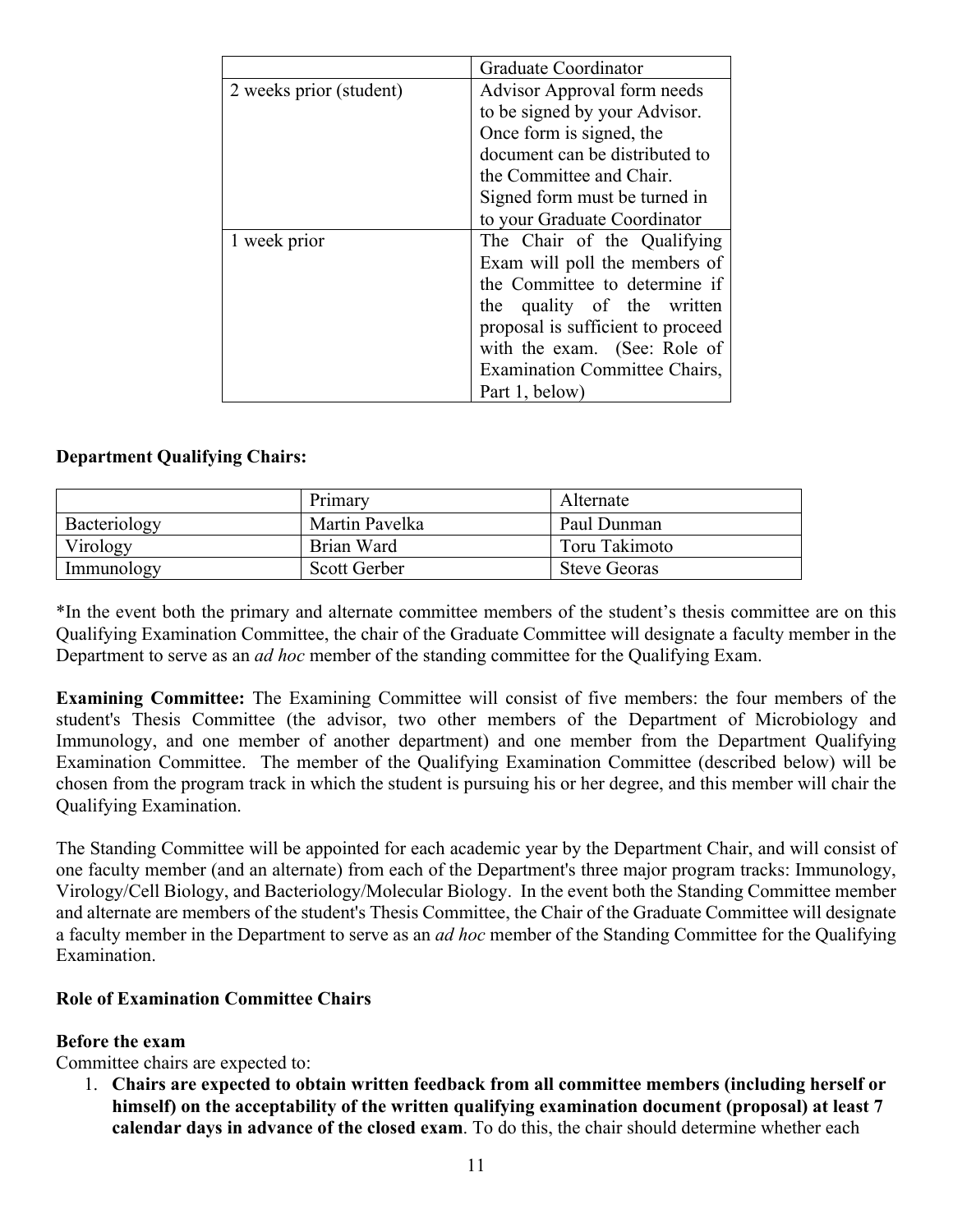member of the committee (including himself or herself) believes that the proposal, as it has been presented is of such quality that, if the candidate successfully passes the oral examination, the member would be willing to vote to recommend that the candidate has passed the examination. The chair should explain that an affirmative answer means only that the member finds that the proposal is acceptable on the whole and does not commit the member to agreement with every sentence or paragraph. Moreover, an affirmative answer that the document is of sufficient quality to defend does not preclude changes after the exam. Finally, the chair should clarify that poor grammar or spelling will not, alone, constitute a sufficient basis to warrant a decision of unacceptable. All committee members are expected not only to respond to the specific question of acceptability of the document, but also to provide at least 2-3 sentences of written commentary on the quality of the proposal**.** *If one or more members of the committee respond that the dissertation is not acceptable, the members should meet briefly to discuss the objections. If the objections stand, then the closed examination cannot proceed. To ensure that students are not adversely affected by faculty tardiness, any committee members who fail to provide feedback within 7 days of the examination will be presumed to have found the document acceptable.* 

- **2. Remind all committee members that they are expected to come to the closed examination prepared to ask both project- related and general questions of the student.** Committee members should be asked to prepare several knowledge questions in advance.
- 3. **Remind all students of the expected format of the examination (below)** and that a 15-minute oral presentation is expected (typically, this will take the form of a Powerpoint presentation, with a maximum of 20 total slides and NO data slides). *Preliminary data should be provided ONLY in the text of the proposal and not in the oral presentation.*
- 4. **Remind all students that they should NOT provide food or beverages for the examining committee.** If the examination is scheduled over lunch (noon-2pm), the Chair should contact Brenda Knorr in the Department office, who will ensure that lunch is provided by the Department for all committee members and the student.

# **Course of action if the written proposal is judged unacceptable.**

The Committee Chair is expected to:

- 1. Notify the student and advisor immediately (at least 7 days before the scheduled examination), and also notify the graduate studies office and the departmental office.
- 2. Solicit a more detailed one-page summary of the major concerns and deficiencies identified in the proposal, from each committee member.
- 3. Forward these critiques to the student and advisor. If there is a serious discrepancy in the critiques, the Committee Chair may choose to convene the committee in the absence of the student to discuss the concerns and to clarify what will be communicated to the student.
- 4. Supervise the proposal revision process outlined below.

**Proposal revisions** - The student will have an opportunity to prepare a revised proposal. It is recommended that the student speak individually to each of the committee members regarding their comments BEFORE revising the proposal. The revised proposal must be prepared with specific changes indicated in the text. The revised proposal will be due 4 weeks after the initial critiques are returned to the student.

The committee will evaluate a revised proposal as either acceptable or unacceptable. It is the Chair's responsibility to manage this process. If all committee members and the Chair agree that the proposal is acceptable, then the student can proceed and schedule an oral exam.

If one or more members of the committee or the Chair of the Examining Committee feels that the revised proposal is unacceptable, the committee will meet including the student's advisor in the absence of the student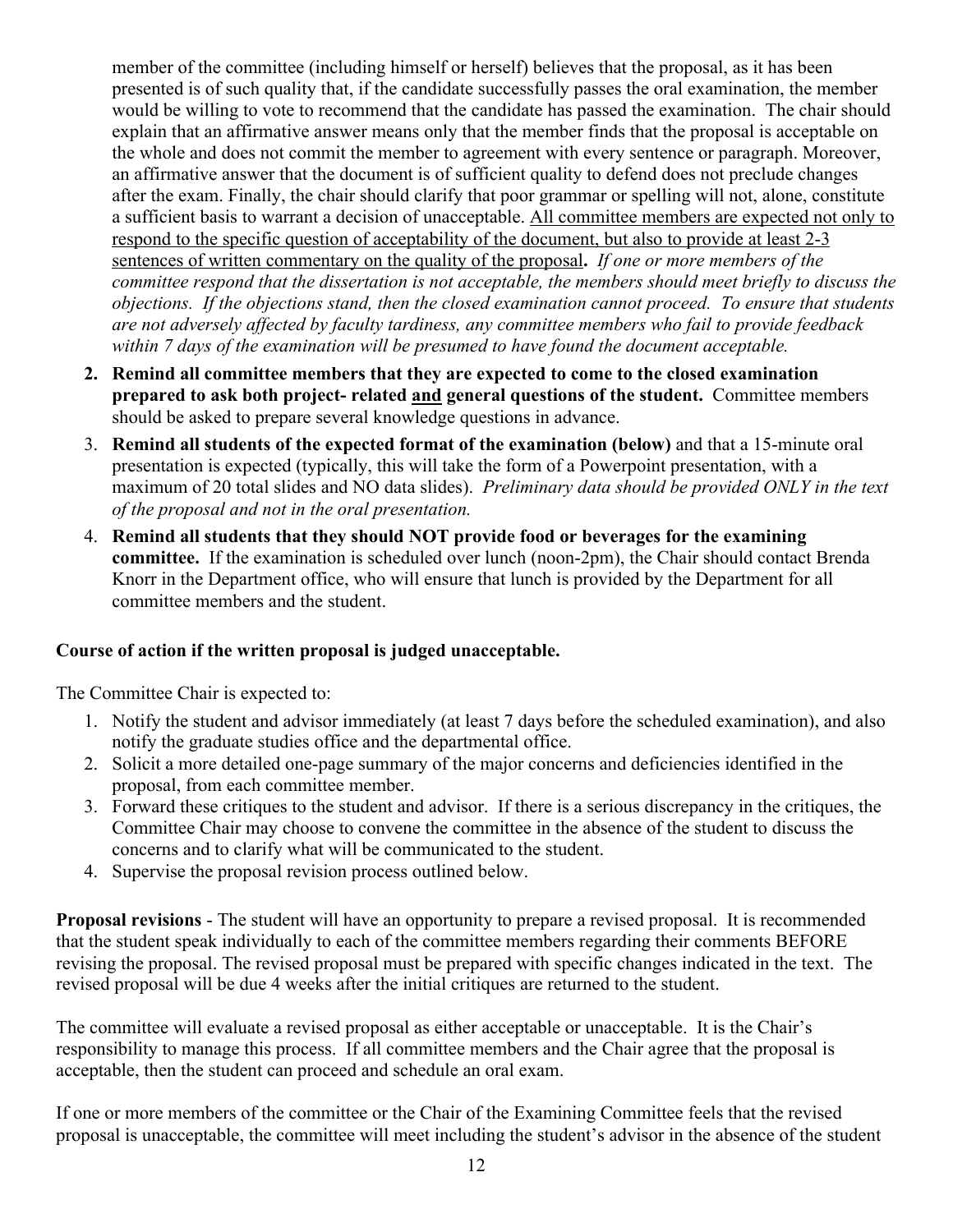to discuss the situation. If upon discussion, a majority of the committee agrees to accept the proposal, the remaining concerns regarding the proposal should be summarized and provided to the student in writing. The student can proceed and schedule an oral exam, however, they should be prepared to discuss these concerns during the oral exam.

If the Committee feels that the revised proposal remains unacceptable, the Committee, Chair of the Examining Committee, Director of the Departmental Graduate Program, and the Departmental Chair will meet to discuss the situation and whether the student can proceed in the program. A complete review of the student's file, including application materials, rotation reviews, transcripts, and critiques of the proposal should be included. Possible outcomes may include:

- A third revision of the existing proposal will be permitted*.*
- The student will be allowed to submit a new proposal, which should be significantly different from the previous version. This new proposal must be submitted no sooner than 2 months and no longer than 6 months after the first proposal.
- *Other possible outcomes can be considered only after a formal oral examination*

**Conduct of the examination** - The purpose of the Qualifying Exam is to evaluate whether a student is qualified and competent to continue studies toward a Ph.D. in Microbiology and Immunology. This determination involves evaluation of the potential of a student for independent thought, her or his approach to investigating a significant scientific problem in a sound manner and his or her general knowledge in microbiology and immunology. **The Department of Microbiology and Immunology requires that the procedures for the Qualifying Examination be started before the Fall semester and be completed before the end of the fall semester.**

There are two major goals of the Qualifying Examination. First, the preparation stage of the examination encourages the student to research and organize the background knowledge that serves as the basis for the research proposal and to devise a series of experiments that will investigate a significant and novel problem in the student's field of interest. The preparation stage culminates in a written Thesis Proposal presented to Thesis Committee. The format and requirements for the Thesis Proposal, as well as the criteria for its acceptance or refusal by the Thesis Committee, are described in the Graduate Student Handbook.

The second goal of the qualifying exam is an assessment of the student's basic knowledge in the chosen field of study. This assessment occurs during a closed meeting with the Qualifying Examination Committee. **The focus of the examination is not the Thesis Proposal or the supporting data.** Instead, the exam will evaluate the whether the student's basic theoretical and practical knowledge is sufficient for the student to pursue a significant thesis. In this respect, the Thesis Proposal serves as a touchstone that will guide the committee's questions. The goal of these questions is to determine whether the student's coursework and preparation for the examination provide a sufficient foundation to qualify the student for the investigation of a significant scientific problem. Accordingly, the questions will test the student's knowledge of (i) the general theories and paradigms in the chosen field of study, (ii) the classical and current literature related to the student's chosen field of study and (iii) the experimental techniques commonly used in the chosen field of study, as well as alternative approaches and their strengths and weaknesses.

The Chair is expected to ensure that the oral exam is conducted as follows

1. **Before the meeting:** the student should be asked to leave the room. There should be a brief discussion regarding the student's progress in the program (review of course/grades) and in the lab. The advisor should comment on the relative input of the student into the formulation of the project.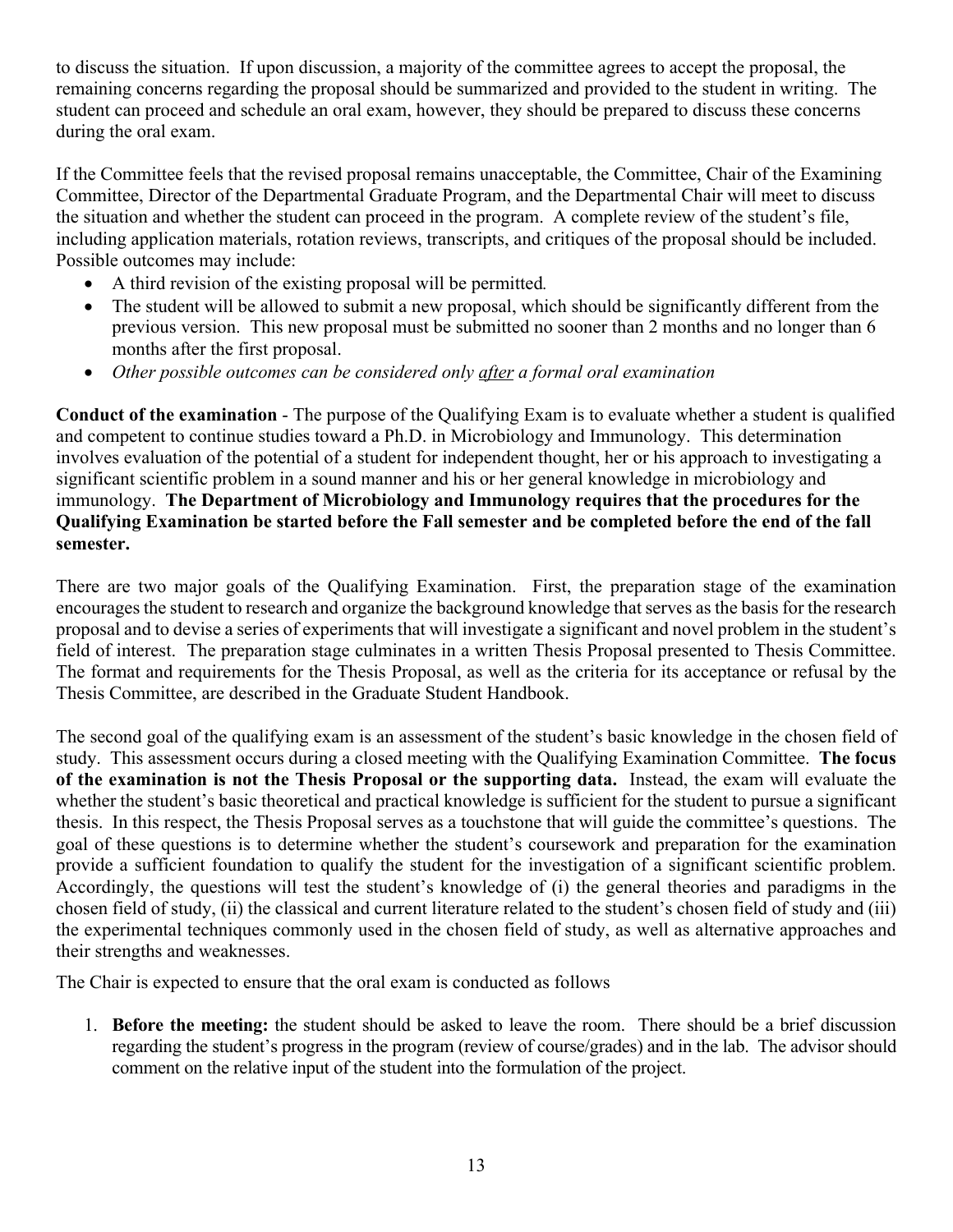- 2. **Student Presentation:** 15-minute student presentation of the project **with no preliminary data** and no interruptions. *(It is expected that preliminary data will be included in the written document, and may be the subject of questions in the last phase of the examination).*
- 3. **General Knowledge Assessment:** 60 minute question period on general knowledge.
- 4. **Project-Related Assessment:** 60 minute question period on knowledge of the project-related literature, the theoretical underpinnings of the project, the proposed scientific methodology, expected results and potential alternatives should proposed approaches prove unsuccessful. This assessment should also encompass data interpretation and analysis, but is not an evaluation of the merits of the proposed research.
- 5. **After the meeting:** The student should be asked to leave the room again after the meeting. The committee should then discuss the student's performance on the examination. The advisor is to leave the final closed session before a vote is taken and does not have a vote.

Comment on steps 3 and 4: After the student presentation (Step 2), it is expected that some time for questioning will be allotted to each member of the committee. Since it is important for the committee to feel that they had an opportunity to evaluate the student, the usual order of questioning would involve the advisor going last, preceded immediately by the chair. However, this is flexible; you and the committee should determine what is most suitable.

Comment on Step 5: In many cases, a short break half-way through the examination (i.e., after the General Knowledge Assessment) may be helpful – it lets the student catch their breath, and the committee readjust its line of questioning, procedures, etc. When the time of termination agreed upon by the committee has been reached or when all the members of the committee have asked all the questions they wish to ask, the chair should ask the candidate to withdraw from the room. The chair should then poll the members of the committee on whether or not the candidate has passed. If it is not immediately obvious that the candidate passes by acclamation, the chair should individually poll the members of the committee. For the candidate to pass, 3/4 of the committee must agree; negative opinions should be noted on the signature sheet. *Note that the current (12/09) version of the Department Ph.D. Student Handbook indicates that "the advisor is to leave the final closed session before a vote is taken and does not have a vote". This does not accurately reflect current practice within the Department, which permits the advisor to participate in the closed-door discussion and vote. The Department Ph.D. Student Handbook will therefore be modified in the future.*

**Feedback and evaluation of the qualifying exam -** After the examination is over, the chair should discuss the exam briefly with the candidate and inform the candidate of the outcome. Please be certain that all committee members sign the form attesting the candidate has passed, conditionally passed or failed, and that in considering the exam performance and with all the candidate's previous work, should or should not be recommended for the Master's degree. A copy of this form should also be provided to the Graduate Coordinator. In addition to determining whether the student has successfully passed the examination; the committee is expected to provide specific feedback on each of the areas for evaluation that are listed on the following page. The Chair is expected to complete this form on behalf of the committee. If the committee has specific recommendations for further student training in one or more of these areas, these should be identified. If so, the committee can enforce the recommendations at subsequent committee meetings.

**Possible outcomes of the exam:** Following the oral qualifying examination, the Examination Committee will meet in closed session to evaluate the student's overall performance (including the oral examination, academic record, and laboratory performance). The committee will then vote on the following options: (1) the student may pass; (2) the student may fail; or (3) the student may pass, but revisions to some portions of the proposal are required.

Summary of exam outcomes: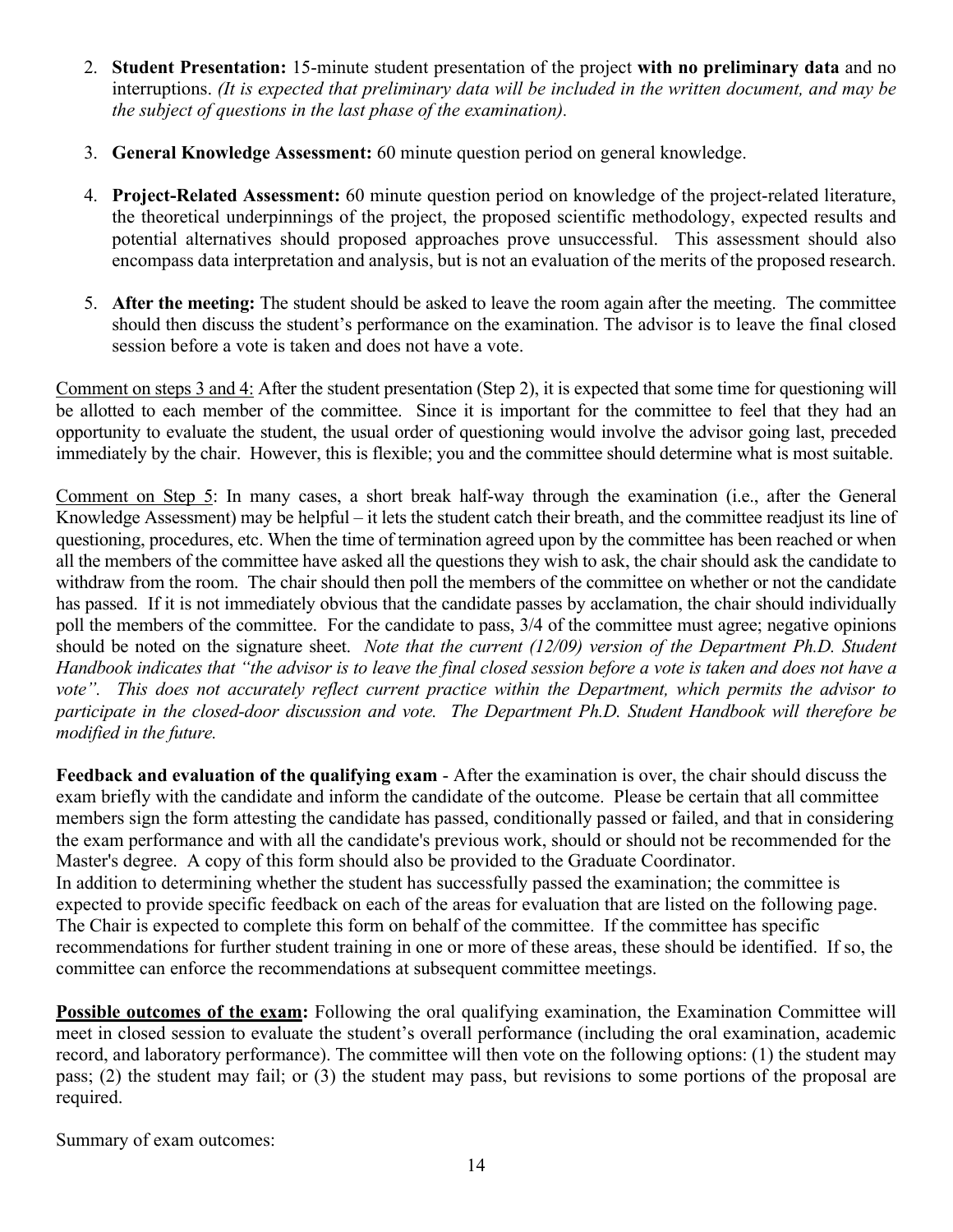**Pass.** If the Examination Committee determines that the student has passed the exam, then the Committee will recommend one of two options. These are: (A) that the student be admitted formally into Candidacy for the Ph.D. degree or (B) that the student not be permitted to proceed to Candidacy for the Ph.D. degree (resulting in award of a terminal Master's degree). The recommendation to advance a student into Candidacy for the Ph.D. degree may in some cases be accompanied by a requirement that the student take a specific additional course (or courses) as part of the Candidate's approved program of study. The recommendation that a student not be permitted to proceed to Candidacy for the Ph.D. degree, if made, may be based on concerns about scientific knowledge and/or advanced skills deemed essential to success in the Ph.D. program and would automatically be accompanied by award of a terminal Master's degree. Documentation supporting this assessment must be provided to the student and to the Senior Associate Dean for Graduate Education. *Please note this latter option is not described in the Department Ph.D. Student Handbook. However, it represents accepted current practise in the Department. The Handbook will therefore be modified to reflect this in the near future.*

**Conditional pass:** If the Examination Committee determines that the student has passed the exam, contingent on meeting some further requirement, then the Chair of the Examination Committee will inform the student of this in writing. In this outcome, the student should submit a revised proposal to the Chair of the examination committee no later than 6 weeks after the date of the qualifying exam. If revisions are complete and the thesis proposal deemed satisfactory, the Chair of the Examining Committee will inform the Senior Associate Dean for Graduate Studies (SADGE), and on the recommendation of the SADGE, the student will be advanced by the University Dean of Graduate Studies to the status of Candidate for the Degree, Doctor of Philosophy.

**Failure:** If the student failed the qualifying exam the enclosed forms should be signed stating that the student did not pass the examination. In case of failure, the following options are available to the Committee:

- (1) A second oral examination may be permitted, at the discretion of the Examining Committee. This decision is not automatic, and will be made at the discretion of the committee; if permitted, a second examination should occur no sooner than 5 months after the first examination. If the Examining Committee recommends a second oral examination, the student will be expected to schedule a new qualifying exam when the student has performed the necessary work and is ready to present a new thesis proposal. According to the U of R Regulations and University Policies Concerning Graduate Studies, "*A second qualifying examination after failure, if permitted, may be taken after a period of five calendar months*." Thus, if the committee wishes to permit a student to retake the examination sooner than 5 calendar months, the committee should put a request to this effect in writing to the Senior Associate Dean for Graduate Education, with a very brief explanation of why retaking the examination in < 5 months is recommended.
- (2) If the Examination Committee determines that the student has failed the exam, and does not recommend a second examination, then the student is terminated from the program. If terminated without a master's degree, the student may apply to transfer to the terminal Plan A or Plan B master's program. If approved, this transfer would involve a separate written and oral examination.
- (3) The student may be dismissed from the program.

**The M.S. "on the way" to the Ph.D.** - Many students will qualify for the M.S. degree under Plan B on the way to earning the Ph.D. In this case, passing the Ph.D. qualifying Examination will substitute for the Master's Essay. At the time of the Qualifying Examination, the student will prepare a Master's Program, listing 24 hours of course credit and 6 credits of Ph.D. Research. As a general rule, no Research credit should be included. The student will also prepare a Ph.D. program, which will list at the top "Credit for M.S. degree ......... 30 hours" in the appropriate spaces. Additional courses and Ph.D. Research (**MBI 595**) will then be listed, up to a total of 96 hours. **No courses or any other credit that is a part of the Master's Program should be listed again here.**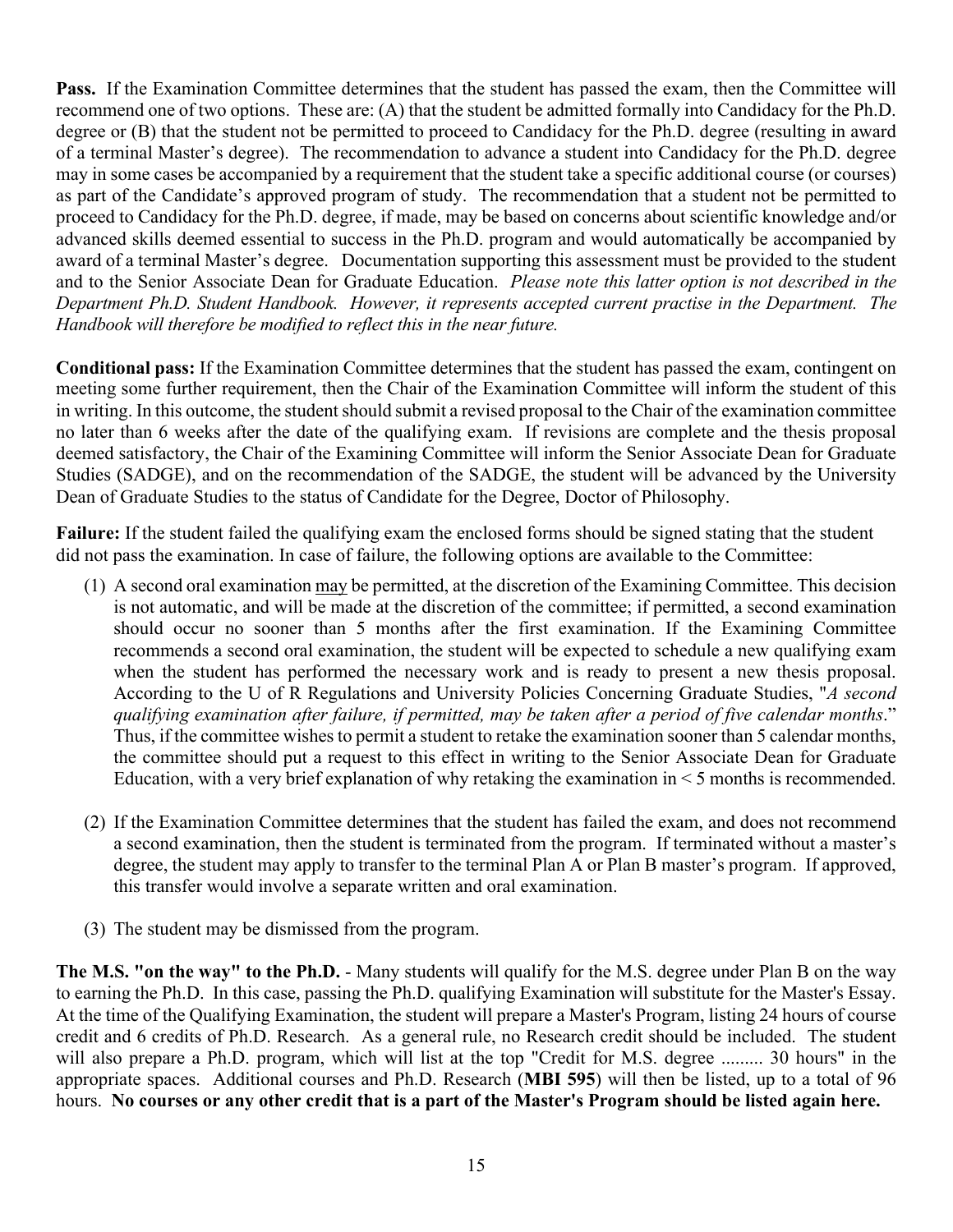**Programs of Study** - Usually, upon passing the qualifying examination, the student is recommended for the M.S. degree. Therefore, at the time of the examination, a filled-in M.S. program plan, which includes 30 hours of graduate credit, should be submitted. Shortly afterwards, a completed Ph.D. program, approved by the student's advisor and initialed by the members of the advisory committee, should be filed. This will list the 30 hours credit for the M.S. degree, plus additional credit, for a total of 96 hours, including Ph.D. research credit. Should the entire program be successfully completed, including a successfully defended Ph.D. thesis, with fewer than 96 hours, a program form with the research credit actually completed can be substituted.

# **FINAL YEAR**

**Seminar** - During the final year of study, each Ph.D. candidate MUST present the results of his/her research conducted for the thesis at a departmental seminar. This seminar will immediately precede the final examination but may be part of the regular departmental seminar series. In the latter case, the Chairman of the seminar committee should be consulted well ahead of time because there are generally scheduling problems in the spring semester.

**Preparation for writing the thesis** - When the student and mentor decide that the thesis work is nearing completion it is recommended that the student schedule a Thesis Advisory Committee meeting to obtain permission to write the thesis. At this meeting the student should summarize the work to date and present an outline of the Thesis itself. Agreement from the Thesis Advisory Committee at this stage avoids disagreement about the student's readiness at the time of the thesis defense.

# **Ph.D. Defense**

# **Nomination and Appointment of the Chair for Defense**

A Chair is appointed for each PhD oral defense exam to monitor and promote fairness and rigor in the conduct of the defense. The Chair's status as a nonmember of the advisor's and student's working group, program, or department enables distance from previously established judgments on the candidate's work.

The program director (with input from the student and advisor) identifies **three individuals** to serve as Chair. These individuals must be current full-time faculty members with a PhD or MD-PhD degree, at assistant professor rank or higher from outside the department offering the degree program, or not a core member of the interdisciplinary degree program faculty.

Nominations are submitted to the Senior Associate Dean via a **Nomination Form for PhD Defense Chairperson** along with a thesis title page and abstract. The Senior Associate Dean for Graduate Education reviews the nominations. One faculty member is approved as Chair; notice of the selection is provided to the Chair, the student, the advisor, the program director and the graduate coordinator. The student will include in the Chair in planning for specific dates for the defense.

| Poll your Committee and your<br>2 months prior<br>Defense Chair to determine their |  |
|------------------------------------------------------------------------------------|--|
|------------------------------------------------------------------------------------|--|

# **Defense Timeline and Paperwork**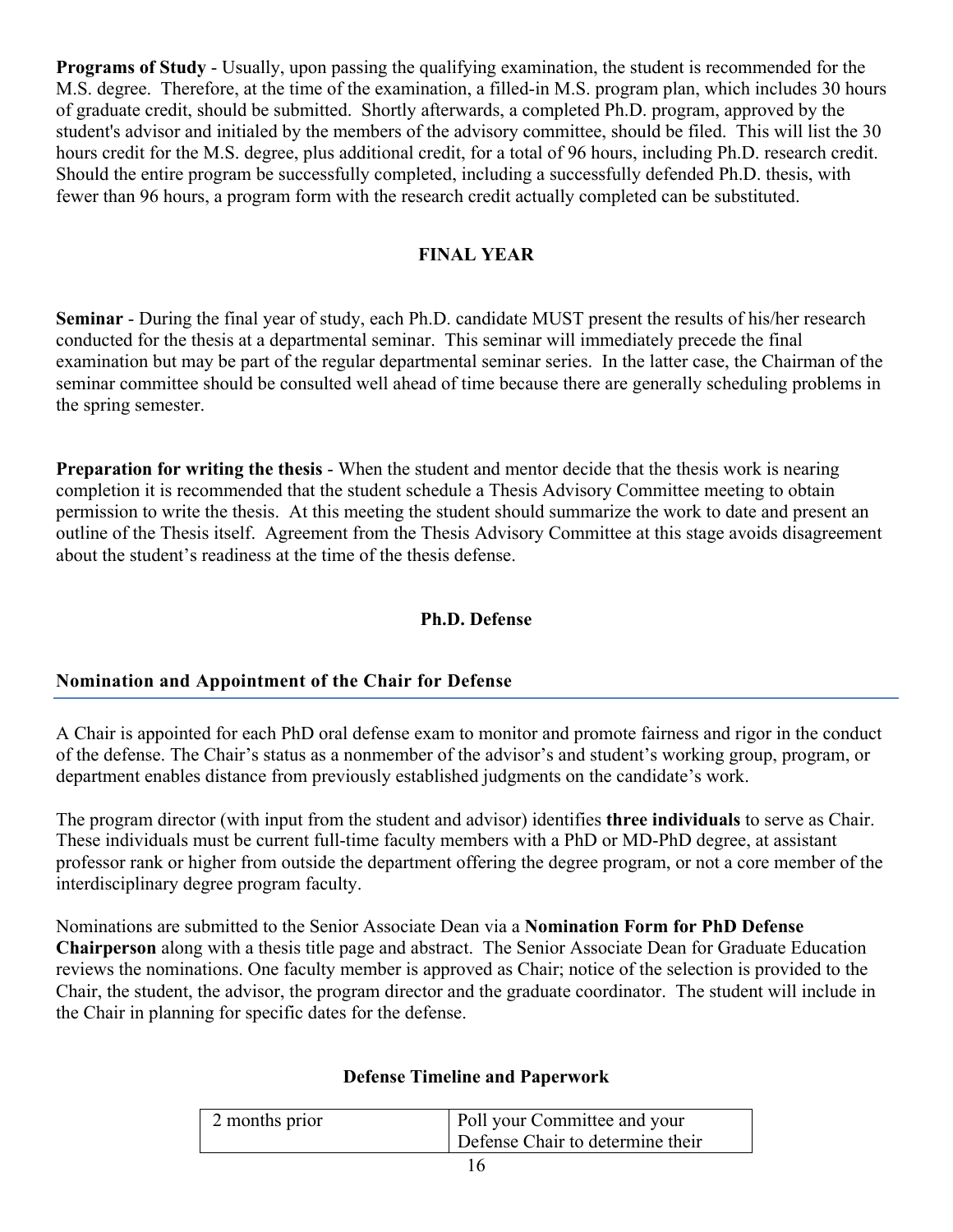|                                     | preference for thesis format (PDF or |
|-------------------------------------|--------------------------------------|
|                                     | hard copy)                           |
| 25 FULL working days prior          | Provide your Committee AND           |
| to defense                          | Defense Chair a copy of your thesis. |
|                                     | This will be your final copy that    |
|                                     | cannot change until after your       |
|                                     | defense.                             |
| 15 FULL working days prior          | Your Graduate Coordinator will       |
| to defense                          | submit defense record through online |
| ** Note – we will have              | system and approve. This will        |
| worked on your defense record       | generate emails to your Committee    |
| prior to this date $-$ this is just | and the MBI Program Director with    |
| when it gets approved               | link for their approval.             |
| 10 FULL working days prior          | Approvals from your Committee        |
| to defense                          | (NOTE: Defense Chair approval NOT    |
|                                     | needed) and Program Director due -   |
|                                     | AT THE LATEST. You should start      |
|                                     | contacting them the week before to   |
|                                     | encourage them to log on and approve |
|                                     | before this date.                    |

The items below are needed for the online defense paperwork:

- $\checkmark$  Thesis (**pdf**)
- $\checkmark$  Program of Study (This is completed when you submit your Chair Request)
- $\checkmark$  Program Statement on Completion (Graduate Coordinator will do)
- $\checkmark$  CV or Resume
- $\checkmark$  Student Update form to be completed at: https://www.urmc.rochester.edu/smd/graduate-studentupdate.aspx
- $\checkmark$  Advising Record (Registrar will send)

The following information is needed to create your online defense record:

- 1. Name as you would like it on your Diploma:
- 2. Personal Email address (non UR):
- 3. Address for Commencement and Diploma mailings:

# **Thesis Format**

When the student's thesis committee and advisor have approved the completion of the thesis research the appropriate form should be signed and delivered to the Departmental office.

# **Guidelines for the Content of a Basic Science PhD Thesis**

(Prepared for the Office for Graduate Education and Postdoctoral Affairs by Dirk Bohmann and Eric Phizicky, May 4, 2012)

# **1. Purpose of this document:**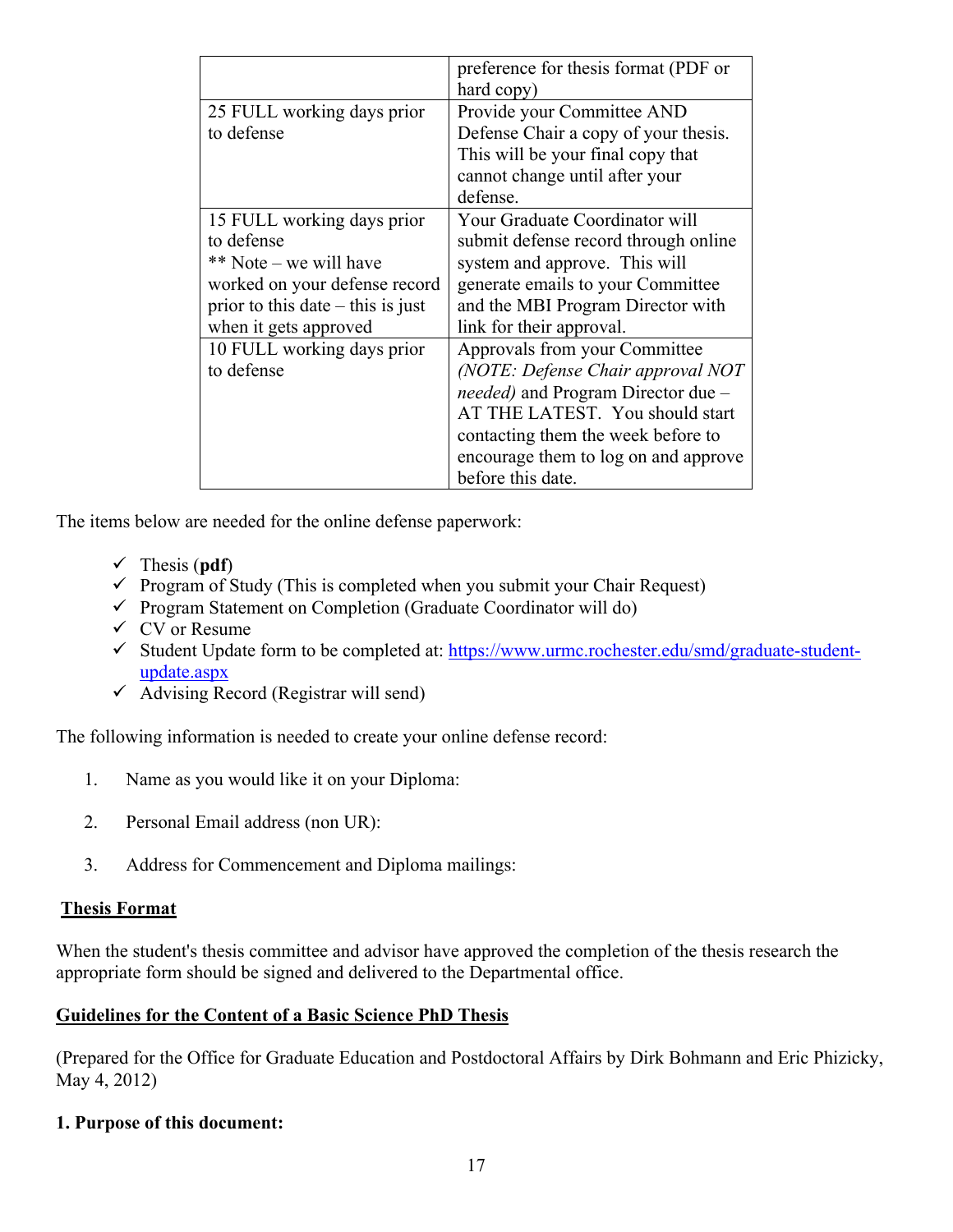This document provides a summary of the expectations for the written content of a thesis; that is, it provides a guide for how a thesis should be structured for writing, and for the content that comprises a well-written thesis.

This document is meant to be a supplement to the general guidelines of the University of Rochester for preparation of a thesis (THE PREPARATION OF DOCTORAL THESES: A MANUAL FOR GRADUATE STUDENTS), which can be found at the website: http://www.rochester.edu/Theses/ThesesManual.pdf, and which governs all theses at this university. Rather, the guidelines described here are meant to be a guide for the written content of the thesis.

# **2. Overview of thesis contents**

A thesis is a description and interpretation of the research conducted by the candidate that qualifies him/her for the degree of PhD.

It is written for non-specialized scientists (not for the mentor!). Specifically, every member of the thesis examination committee, including faculty from other science departments, have to be able to read and understand everything that is included in the text without consulting secondary sources. Specialist terms need to be explained or avoided. Non-standard techniques have to be explained.

It is written in English with correct spelling and grammar. It is not the job of the committee to proof-read the text. Having the text of the thesis corrected and edited for clarity by a second person (mentor or otherwise) is acceptable and highly recommended. A committee member can refuse to accept a thesis with excessive grammatical or graphical errors.

There is no formal minimum or maximum length. The thesis has to give an in depth account of the background and scientific question addressed, as well as a detailed description of the conducted experiments, that is typically more specific than the published literature on the same work. Independent and original thought is welcome. An alliteration of published fact(oid)s with tangential relevance to the research topic (just to fill up pages) should be avoided.

# **3. Sections of the thesis**

**Title page** Office for Graduate Education and Postdoctoral Affairs Page 2 of 4 Guidelines for the Content of a Basic Science PhD Thesis May 4, 2012 **Abstract** 

-- Must be a maximum of 350 words.

-- Should contain no references, and no undefined non-standard abbreviations.

# **Acknowledgements**

My boss rocks….. but I am glad to be out of here.. and I love my mother

# **Foreword**

Although the thesis document can contain experimental data not generated by the candidate (for example those supplied by a collaborator or technician, if they are critical for the scientific argument), all such contributions must be specified in the foreword.

# **Glossary**

A table explaining non-standard abbreviations and terms. For generally accepted abbreviations see the website at the Journal of Biological Chemistry (http://www.jbc.org/site/misc/abbrev.xhtml)

# *curriculum vitae*

Short academic history and list of papers published by the candidate. Date of birth and dates of earlier degrees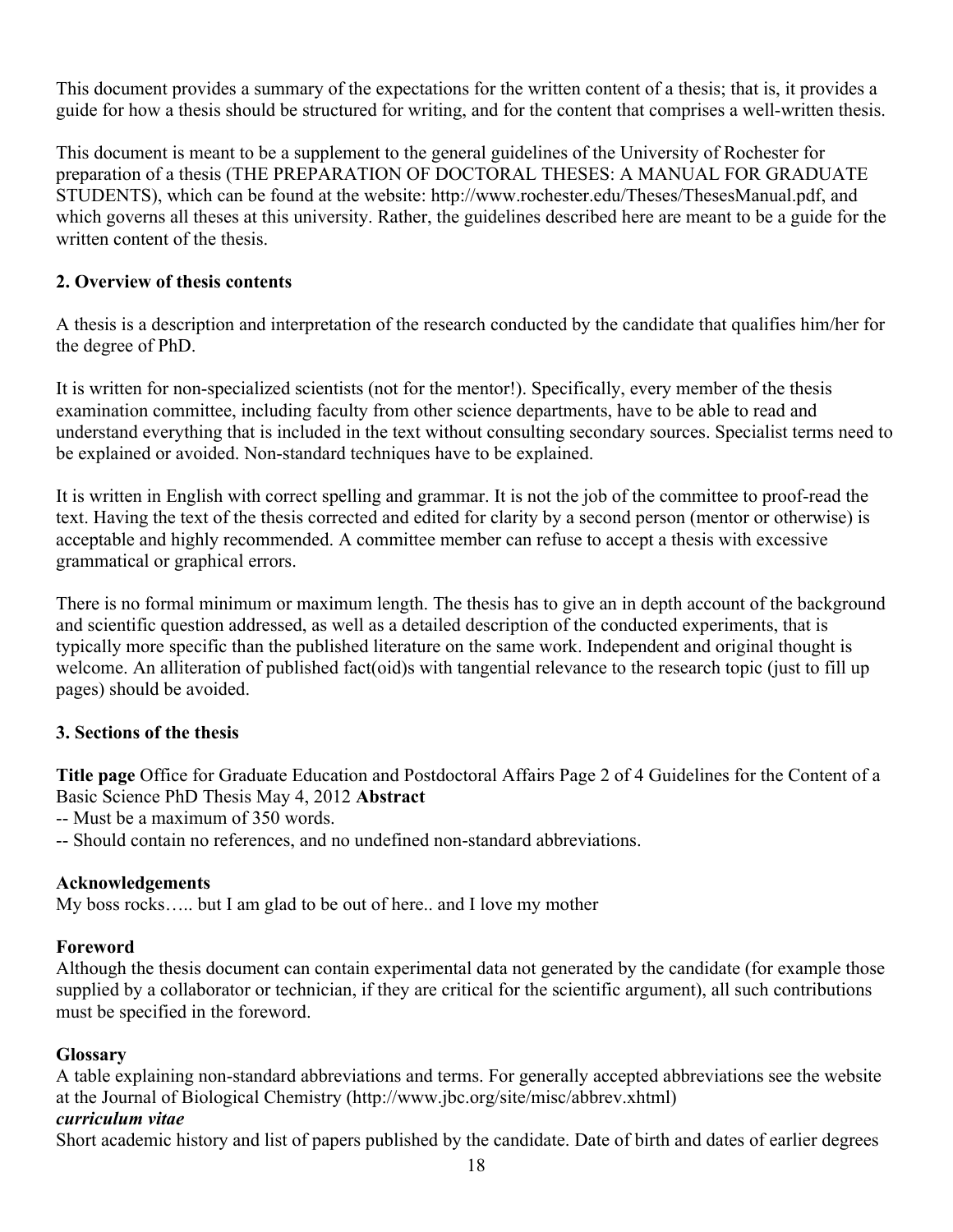are no longer included.

# **4. Organization of the Thesis**

#### **Introductory chapter**

The introduction outlines the background of the field, and should set the stage for formulating the scientific question/problem addressed in the experimental part of the thesis. The introduction should tell a story with the candidate's own thoughts, to frame the question to be addressed in the thesis, and should not summarize all the papers that the candidate has read.

The last paragraphs of the introduction should explicitly state the questions to be addressed in the thesis, or the set of experimental aims, and the organization of the thesis.

# **Results chapters**

Results chapters are most conveniently organized as papers or manuscripts, complete with abstract (250 word limit), introduction, materials and methods, results, figures and tables, discussion, and references. If there are several chapters with similar materials and methods the candidate is encouraged to organize all of the materials and methods into a single chapter. This eliminates unnecessary redundancy. Office for Graduate Education and Postdoctoral Affairs Page 3 of 4 Guidelines for the Content of a Basic Science PhD Thesis May 4, 2012

It is not necessary to include all of a published paper in a chapter, if for instance the candidate's contribution was a limited part. Additional data not included in the paper can also be added to a chapter.

One or more final chapters may include a collection of experiments that are not yet organized as manuscripts. These chapters should also have a title, an abstract, and a discussion that contains more in-depth interpretations and/or a general perspective on the overall set of results.

The paper format is encouraged as it is expected that every candidate will have one or more first author papers by the time of the thesis defense. However, the alternate format of having the thesis organized as separate chapters containing the Materials and Methods, Results, and Discussion is also acceptable.

# **Perspectives chapter**

Each thesis should also include a final chapter (which could be entitled "Final Perspectives", "Perspectives", "Overall Conclusions", or some similar title) in which the candidate tries to tie up his thesis and add any overall perspectives. For example, the candidate might recapitulate the state of the field at the outset of the thesis, summarize the major results of the thesis, explain the status of the field as a result of the thesis work, explain current gaps in our knowledge of the field, raise questions that arise as a result of the thesis, or speculate on likely future directions of the field.

# **5. Description of the specific contents of each section of a chapter:**

**Title and Abstract:** Each chapter should have its own title page, and an abstract page (abstract limited to 250 words)

**Introduction:** The introduction of each results chapter (manuscript, paper or results chapter) should outline the relevant background of the field without getting too expansive or detailed, and should frame the question(s) being addressed in the chapter in the context of the background. Often the last part of the introduction includes a very brief statement of the results and their significance.

# **Results sections:**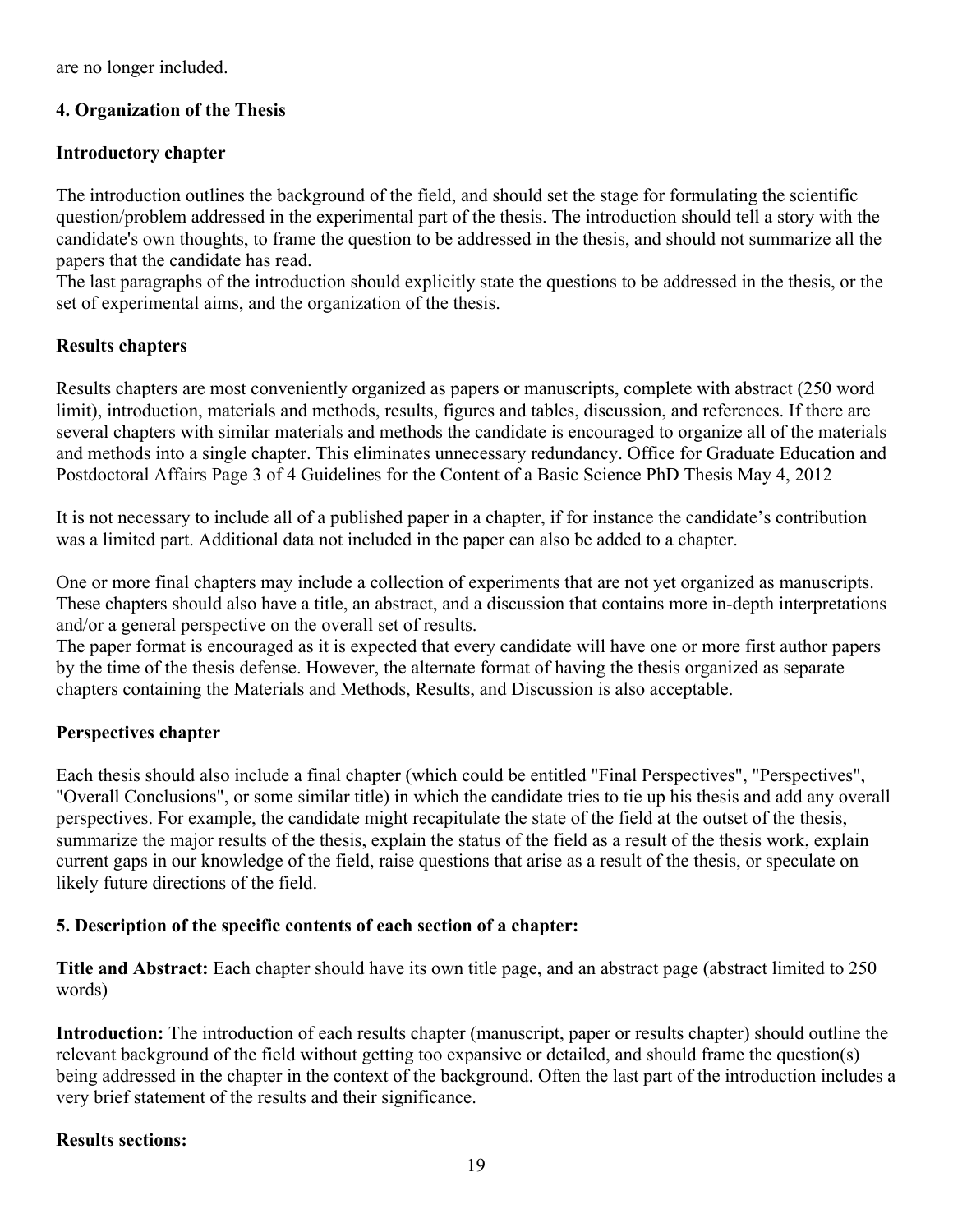Each experiment/group of experiments in the result section should include: a statement of the purpose of the experiment a description of the experiments and the results, with figures, tables, etc a brief explanation or interpretation of the results.

**Discussion sections:** Office for Graduate Education and Postdoctoral Affairs Page 4 of 4 Guidelines for the Content of a Basic Science PhD Thesis May 4, 2012

The discussion section of results chapters should include a BRIEF summary of the major findings and discoveries, without regurgitation of the results section. This section of the chapter might also address questions such as: What does it mean? Why is it relevant? How does it add to/extend existing knowledge? What general conclusions and principles (beyond the immediate field of study) may arise from this research? What were the experimental problems, ambiguities, and alternative explanations? What next?

# **Materials and Methods**

This is the most important, and most read part of the thesis for your colleagues and lab mates (and your future self). Use the opportunity to carefully document techniques that you have worked out during your PhD research in a way that others can use it as a protocol book. If the results chapters come from published papers, the materials and methods may be removed from those chapters and grouped into a single chapter. This is generally recommended as it makes the thesis easier to read and a better source for techniques.

# **Figures and Legends**

Each figure should be clear and self-explanatory. It should be possible to gain at least a superficial understanding of the displayed experiments without reading the text or figure legends.

Each legend should have a title that conveys the conclusion of the presented experiments or data. If there are multiple panels (A, B, etc), each of these should also have a title. The body of each legend should explain all items included in the figure.

Figures can be placed on separate pages, or can be embedded in the text as text boxes.

# **References**

All references in the thesis should be modeled on a journal (such as Cell) and should include a full set of authors (for ten or less authors), the complete title of the work, and the volume, and page numbers (and editor and publishers as necessary). If using reference management software, the references should be checked manually for completeness and accuracy.

# **Supplements, appendices**

This part of the thesis is not a requirement, but can be highly useful for including data that does not easily fit within the main part of the thesis. Examples include movies, genomic data sets, PCR primer sets, and crystallographic coordinates or even supporting preliminary data.

**Other relevant comments** - Although there is no formal requirement, students are urged to prepare a preliminary copy of the thesis for evaluation by the advisory committee. This procedure can save on extensive revisions of the final typed copy. Also, it is good to know before the final examination that the committee finds the thesis generally acceptable. It is possible to obtain partial support for preparation of thesis from research grants, especially if figures and tables from the thesis are used for the preparation of scientific journal articles.

# **MISCELLANEOUS**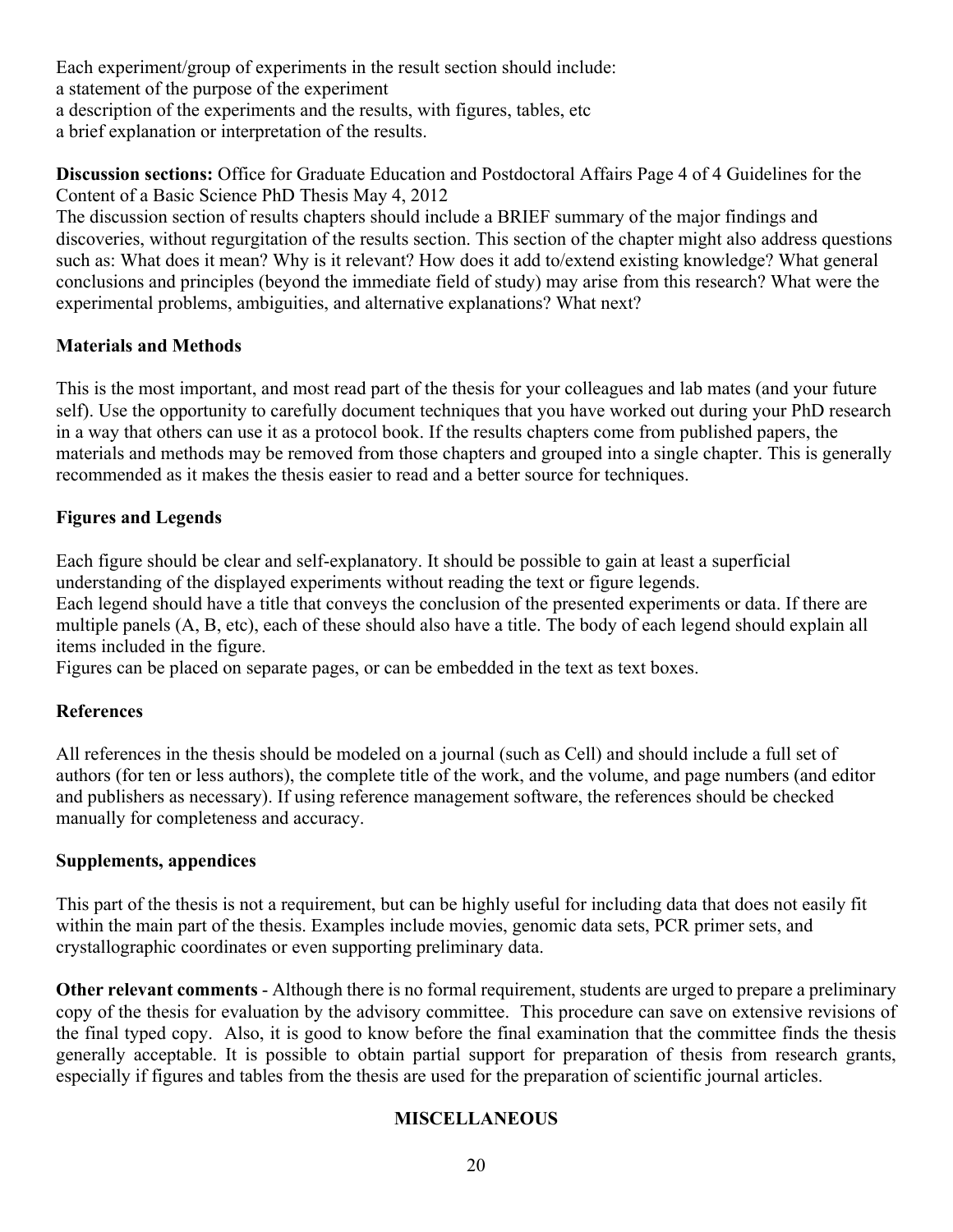**A. Melville A. Hare Awards for Excellence in Teaching and Research** - The Department makes annual awards to students to recognize superior performance in teaching or research, with one to two awards given in each category. The awards will consist of a certificate and a monetary award, funded by contributions from the family of Dr. Melville A. Hare.

For the teaching award, the course director will nominate a graduate student for the award, providing a letter of recommendation and soliciting supporting letters from students taking the course. This nominating material will be sent to the Chairman of the Hare Award Committee to choose the awardee from among those nominated. There may be one, two, or no awards given in a particular year. The committee will meet before the end of the spring semester, and awards will be presented at the fall Medical School Convocation.

For the research award, the student will be nominated by his/her advisor, with letters of recommendation also solicited from members of the student's Thesis Committee, and other faculty members, as appropriate. Supporting material should be included with the nomination, e.g., a published paper, a manuscript submitted for publication, or a copy of a poster presented at a professional meeting. The student's performance in **MBI 501**  may be included. If a student has collaborated with others in his/her research, the contribution of the student to the research project must be clearly defined. The nominations will be submitted to the Chairman of the Hare Award Committee, and the awardee(s) will be determined either by the committee. The award(s) will be presented at the fall Medical School Convocation.

**B. Housing** - It is the responsibility of each student to secure a place to live in Rochester. The University offers a limited number of housing facilities within walking distance of the Medical Center for both single and married students. Information about these facilities as well as an abbreviated list of apartments and houses in the immediate area can be found at http://www.rochester.edu/reslife/graduate/.

**C. Graduate Student Society (GSS)** - The GSS includes all full-time graduate students in the Medical Center. Each year the GSS selects a Board of Officers responsible for planning the year's activities as well as serving as a liaison between the students and the Administration. The GSS Board keeps the students informed on all policy matters in the Medical Center and periodically plans social functions giving graduate students the opportunity to meet students from other departments in a relaxed atmosphere. Information about the GSS is found at: http://www.urmc.rochester.edu/education/graduate/current-students/graduate-student-society/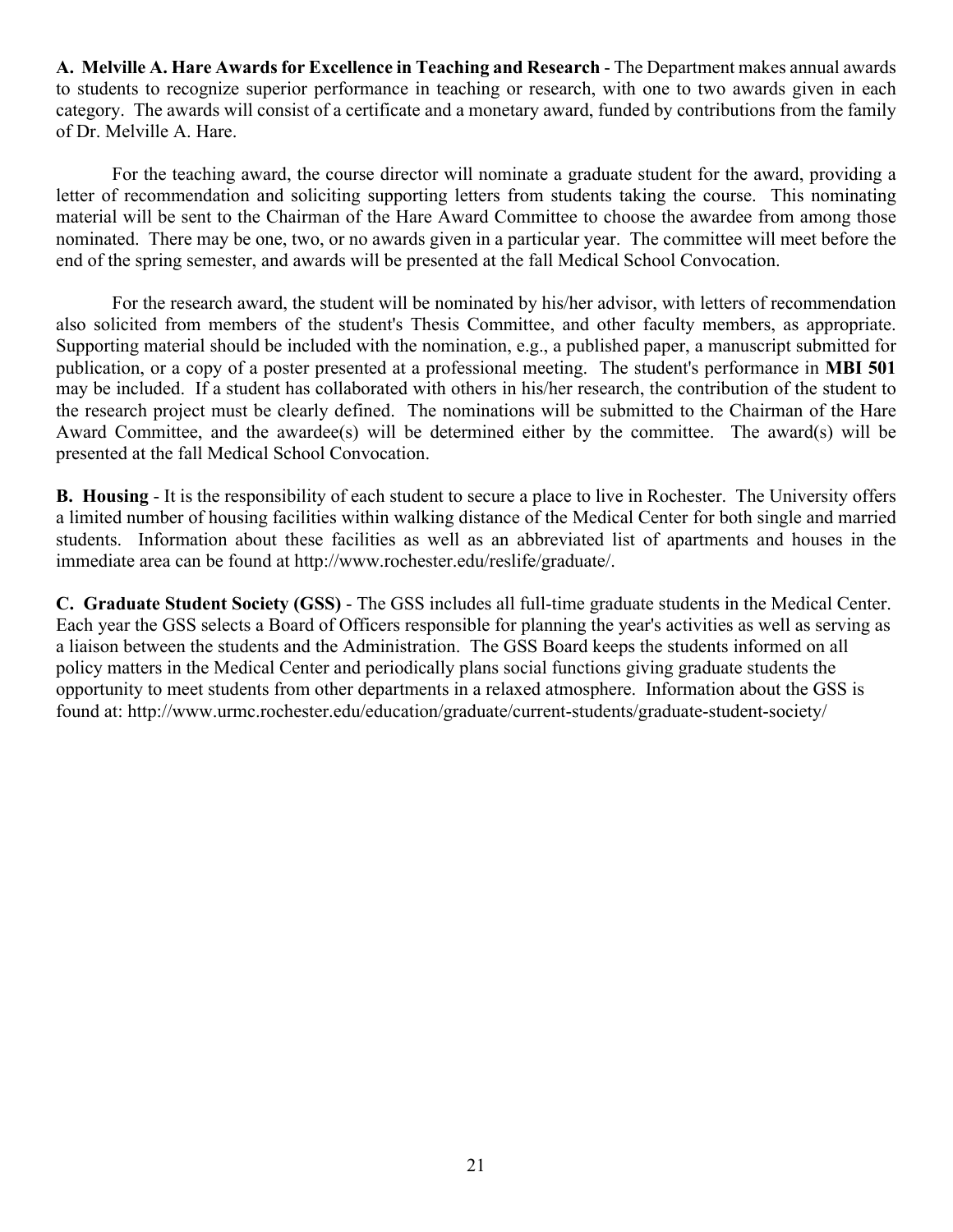# **M.D./Ph.D. Combined Degree Program**

Departmental requirements for the M.D./Ph.D. degrees reflect the fact that most students enter the Ph.D. program after completion of two years of the Medical School Curriculum.

- Typical MD/PhD students enter the PhD portion of their combined degree program after the basic science years of the MD curriculum. During their first and/or second year of the MD program, they should discuss the PhD program in Microbiology and Immunology with the departmental faculty including the director of graduate studies in this department. During this period, they should also be considering possible dissertation research mentors. Research rotations in two (or more) of the prospective labs are conducted, typically in the summers before their entry into the Ph.D. program. This results in a waiver for MBI 507 (Laboratory Rotations) and MBI 506 (Scientific Writing in Research).
- Depending on their research focus, MD/PhD candidates, like all doctoral candidates in the Department of Microbiology & Immunology, enter either the Immunology Track, the Microbiology Track, or the Virology Track; required and elective course offerings in each track are described below. In addition, each student is required to take the Microbiology & Immunology Student Research Seminar (MBI 501) given every semester, and Biomedical Ethics (IND 501).
- PhD research training focuses on the following major topics of cluster faculty members' interest such as: microbial pathogenesis; molecular genetics; microbial physiology; oral microbiology; molecular virology; neurovirology; viral immunology; vaccine biology; autoimmunity, tumor immunology; lymphocyte biology; developmental immunology; cytokines and immune regulation; psychoneuroimmunology; immunogenetics; and phylogeny of immunity. MD/PhD students typically begin their dissertation research upon entry into the PhD program. Their research focus intensifies in subsequent years during which time there is also an emphasis on presentation of research results locally, at national and international scientific meetings, and in journal articles. Didactic course work is usually completed before the end of the second year. Additional required courses are typically small group seminars and journal clubs (1-2 credits) where students learn how to critically evaluate and orally present recent literature in their chosen field of study.
- Based on their basic science courses in the Medical School Curriculum, MD/PhD students are granted 30 credits toward the 96-credit requirement for the PhD. This results in a waiver for IND 431 and IND 432 (Foundations of Modern Biology I&II). Of course, any portions of these courses may be audited as needed.
- **MD/PhD students must take an oral qualifying examination on their proposed thesis research by the October 1 of their second year in the PhD Program**. The qualifying exam tests both the baseline level of knowledge of the field of study and well as a working knowledge of areas such as genetics, cell biology and biochemistry. Additionally, and critically, the qualifying exam tests the student's ability to integrate this knowledge in the design and interpretation of experiments. **See page 10 for instructions on the PhD oral qualifying exam.**
- The doctoral program typically takes four years for combined degree students to complete. **M.D./Ph.D. students will not be allowed to enter the clinical years until their thesis has been submitted to ProQuest and approved.**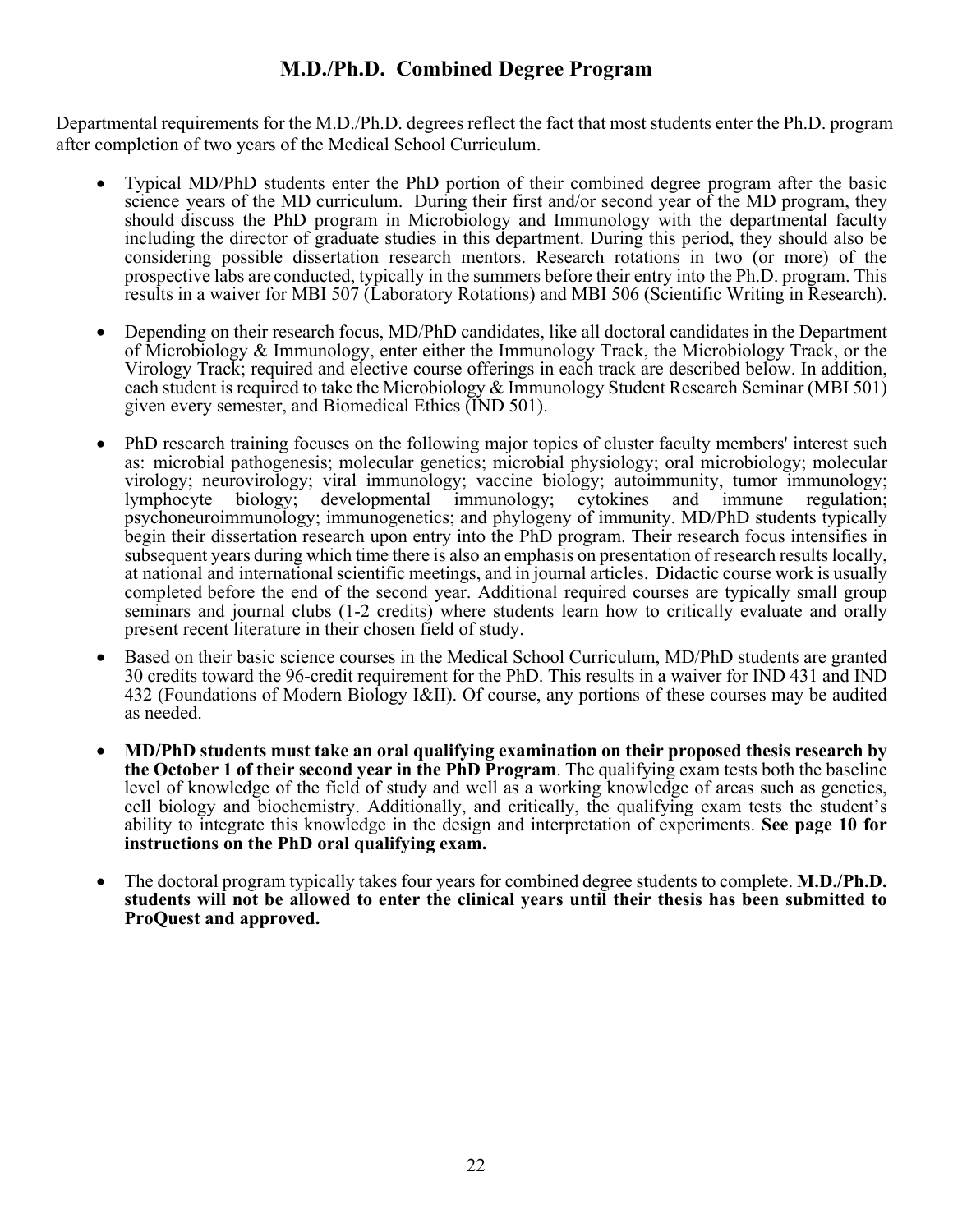# **Immunology Track**

# **Track Requirements**

| <b>MBI 515</b> | <b>Advanced</b>                                                                                             | 4.0 credits |
|----------------|-------------------------------------------------------------------------------------------------------------|-------------|
|                | Immunology                                                                                                  |             |
| <b>MBI 580</b> | <b>Immunology Research in Progress (RIPS)</b> +<br>Journal Club-Each semester for at least six<br>semesters | 1.0 credits |
| <b>MBI 540</b> | <b>Advanced Topics in Immunology- One</b><br>semester                                                       | 1.0 credits |

Electives:

Chosen after consultation with the research advisor and PhD committee, to best serve the needs of the student's program, background, and interests. Electives taken by students have included:

| <b>MBI 456</b>     | <b>General Virology</b>                       | 4.0 credits |
|--------------------|-----------------------------------------------|-------------|
| <b>MBI 414/514</b> | <b>Mechanisms of Microbial Pathogenesis +</b> | 5.0 credits |
|                    | $Co-Seminar$                                  |             |
| <b>MBI 421/521</b> | Microbial Genetics and Physiology + $Co-$     | 5.0 credits |
|                    | <b>Seminar</b>                                |             |
| <b>PTH 507</b>     | <b>Cancer Biology</b>                         | <b>3.0</b>  |
| <b>MBI 403</b>     | <b>Drug Discovery</b>                         | 2.0         |

# **Virology Track**

#### **Track Requirements**

| <b>MBI 456</b> | <b>General Virology</b>                                          | 4.0 credits |
|----------------|------------------------------------------------------------------|-------------|
| <b>MBI 588</b> | Virology Research Seminar Series – At<br>least three semesters   | 1.0 credits |
| <b>MBI 589</b> | <b>Advanced Topics in Virology — At least</b><br>three semesters | 1.0 credits |

# Electives:

Chosen after consultation with the research advisor and PhD committee, to best serve the needs of the student's program, background, and interests. Electives taken by students have included:

| <b>MBI 473/573</b> | $Immunology + Co-Seminar$                     | 5.0         |
|--------------------|-----------------------------------------------|-------------|
| <b>MBI</b> 414/514 | <b>Mechanisms of Microbial Pathogenesis +</b> | 5.0 credits |
|                    | $Co-Seminar$                                  |             |
| <b>MBI 421/521</b> | Microbial Genetics and Physiology $+$ Co-     | 5.0 credits |
|                    | <b>Seminar</b>                                |             |
| <b>PTH 507</b>     | <b>Cancer Biology</b>                         | <b>3.0</b>  |
| <b>MBI 403</b>     | <b>Drug Discovery</b>                         | 2.0         |

# **Microbiology Track**

# **Track Requirements**

| <b>MBI</b> 414/514 | $\mid$ Mechanisms of Microbial Pathogenesis +<br>Co-Seminar                    | 5.0 credits |
|--------------------|--------------------------------------------------------------------------------|-------------|
| <b>MBI 421/521</b> | Microbial Genetics and Physiology $+$ Co-<br><b>Seminar</b>                    | 5.0 credits |
| <b>MBI 570</b>     | <b>Advanced Topics in Molecular</b><br>$Microbiology - At least six semesters$ | 1.0 credit  |